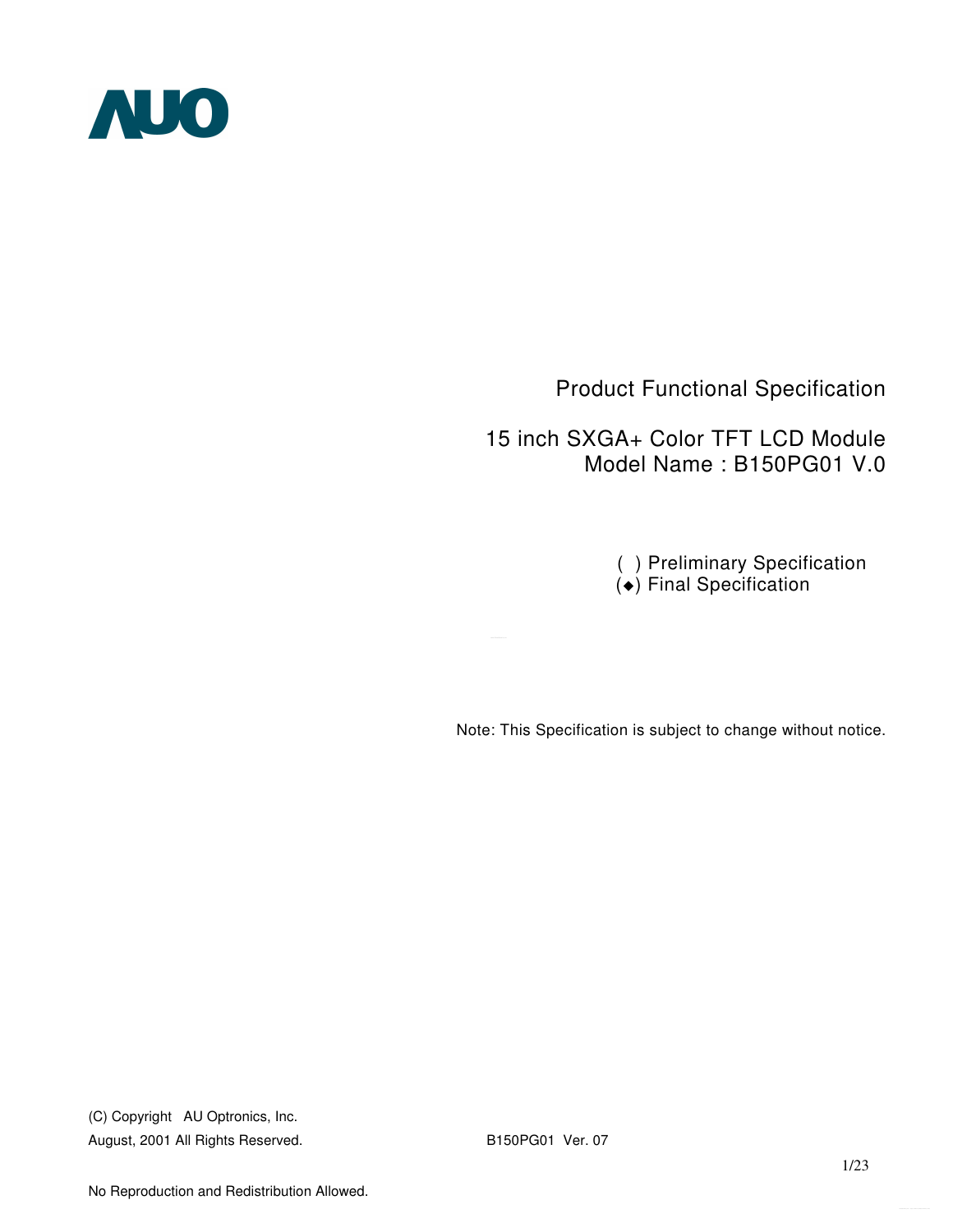### I. Contents

- 1.0 Handling Precautions
- 2.0 General Description
	- 2.1 Characteristics
	- 2.2 Functional Block Diagram
- 3.0 Absolute Maximum Ratings
- 4.0 Optical Characteristics
- 5.0 Signal Interface
	- 5.1 Connectors
	- 5.2 Signal Pin
	- 5.3 Signal Description
	- 5.4 Signal Electrical Characteristics
	- 5.5 Signal for Lamp Connector
- 6.0 Pixel Format Image
- 7.0 Parameter Guide Line for CFL Inverter
- 8.0 Interface Timings
	- 8.1 Timing Characteristics
	- 8.2 Timing Definition
- 9.0 Power Consumption
- 10.0 Power ON/OFF Sequence
- 11.0 Mechanical Characteristics
- 12.0 EDID Information

### II Record of Revision

| Version and Date | Page | Old description                                                    | <b>New Description</b>       | lRemark |
|------------------|------|--------------------------------------------------------------------|------------------------------|---------|
| 0.1.2001/8/13    | All  | <b>First Edition for Customer</b>                                  | All                          |         |
| 0.2 2001/12/12   | 5    | $(Tr, Tf) = (35, 15)$                                              | $(Tr, Tf) = (15,35)$         |         |
| 0.32002/3/5      | 8    |                                                                    | <b>Update CIE</b>            |         |
| 0.3 2002/3/5     | 9    | Update pin assignment                                              |                              |         |
| 0.4 2002/4/23    | 5,8  |                                                                    | Add luminance uniformity     |         |
| 0.5 2003/2/07    | 16   | Lamp off falling time $= 0$ ms<br>Lamp off falling time $= 180$ ms |                              |         |
| 0.6 2003/10/03   | 9    |                                                                    | Optical measurement position |         |
| 0.7 2004/7/28    | 20   | N/A                                                                | <b>Add EDID information</b>  |         |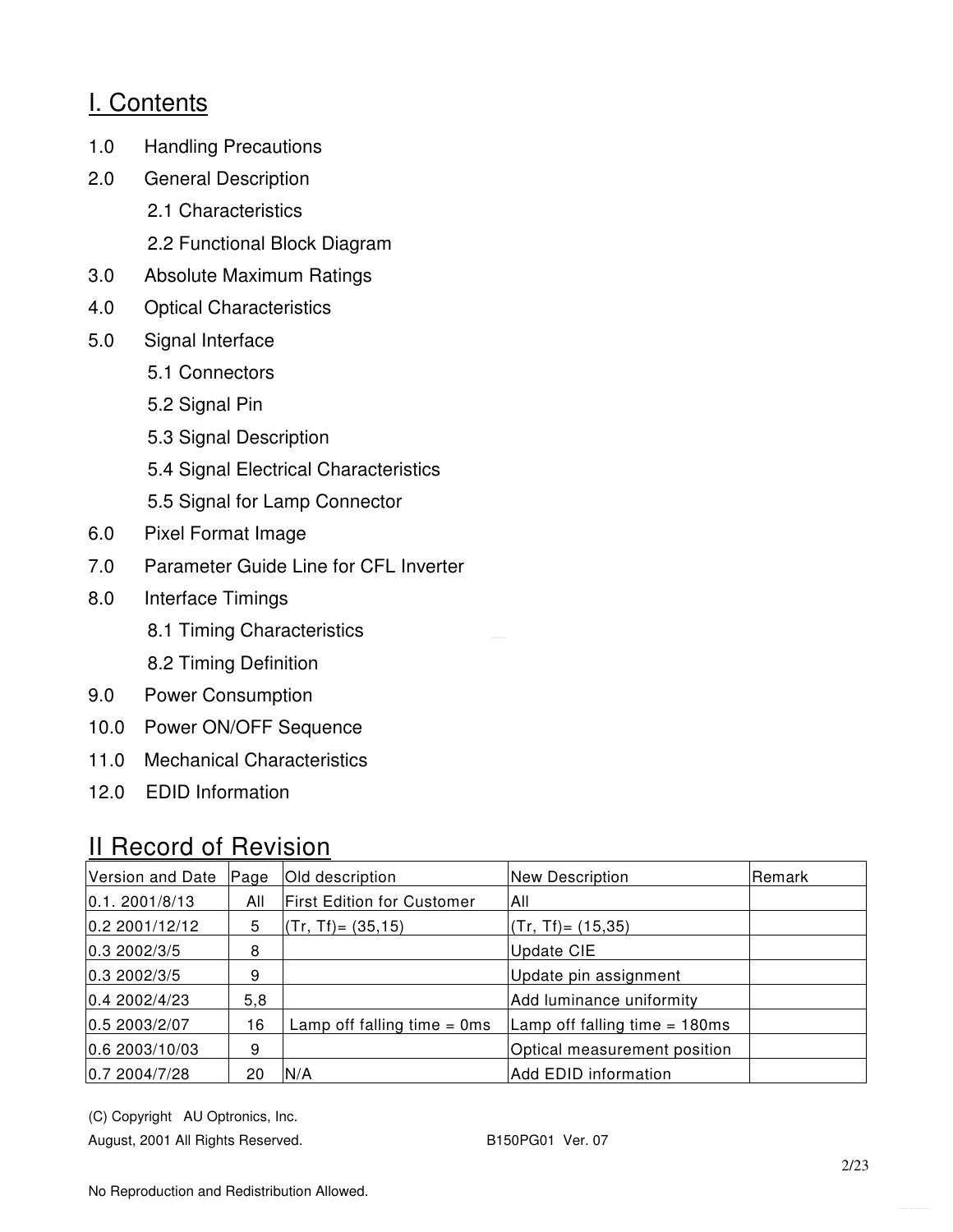# 1.0 Handing Precautions

- 1) Since front polarizer is easily damaged, pay attention not to scratch it.
- 2) Be sure to turn off power supply when inserting or disconnecting from input connector.
- 3) Wipe off water drop immediately. Long contact with water may cause discoloration or spots.
- 4) When the panel surface is soiled, wipe it with absorbent cotton or other soft cloth.
- 5) Since the panel is made of glass, it may break or crack if dropped or bumped on hard surface.
- 6) Since CMOS LSI is used in this module, take care of static electricity and insure human earth when handling.
- 7) Do not open nor modify the Module Assembly.
- 8) Do not press the reflector sheet at the back of the module to any directions.
- 9) In case if a Module has to be put back into the packing container slot after once it was taken out from the container, do not press the center of the CCFL Reflector edge. Instead, press at the far ends of the CFL Reflector edge softly. Otherwise the TFT Module may be damaged.
- 10)At the insertion or removal of the Signal Interface Connector, be sure not to rotate nor tilt the Interface Connector of the TFT Module.
- 11) After installation of the TFT Module into an enclosure (Notebook PC Bezel, for example), do not twist nor bend the TFT Module even momentary. At designing the enclosure, it should be taken into consideration that no bending/twisting forces are applied to the TFT Module from outside. Otherwise the TFT Module may be damaged.
- 12)Cold cathode fluorescent lamp in LCD contains a small amount of mercury. Please follow local ordinances or regulations for disposal.
- 13)Small amount of materials having no flammability grade is used in the LCD module. The LCD module should be supplied by power complied with requirements of Limited Power Source(2.11, IEC60950 or UL1950), or be applied exemption.
- 14)The LCD module is designed so that the CFL in it is supplied by Limited Current Circuit(2.4, IEC60950 or UL1950). Do not connect the CFL in Hazardous Voltage Circuit.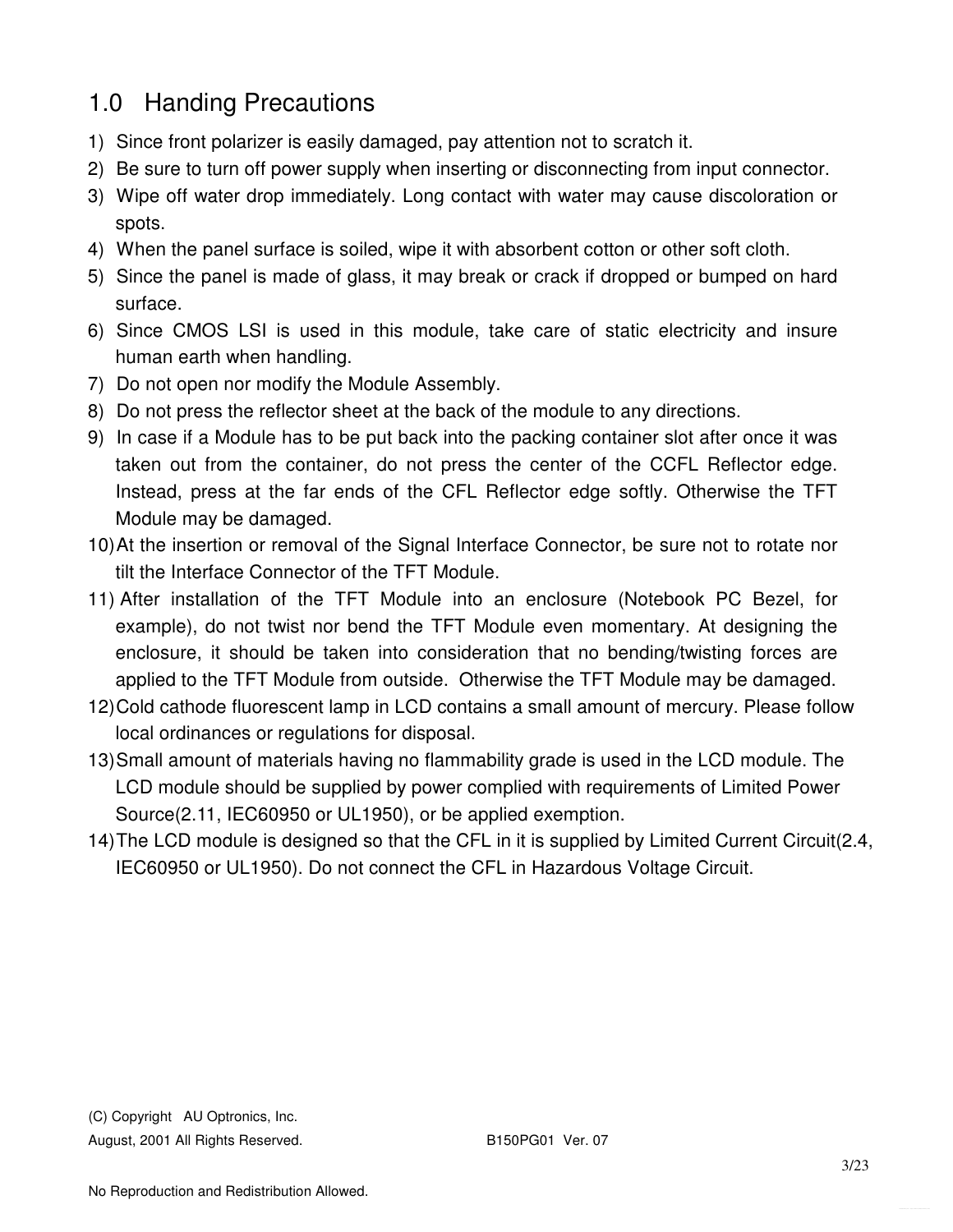# 2.0 General Description

This specification applies to the 15.0 inch Color TFT/LCD Module B150PG01.

This module is designed for a display unit of notebook style personal computer.

The screen format is intended to support the  $S XGA+ (1400(H) \times 1050(V))$  screen and 262k colors (RGB 6-bits data driver).

All input signals are LVDS interface compatible.

This module does not contain an inverter card for backlight.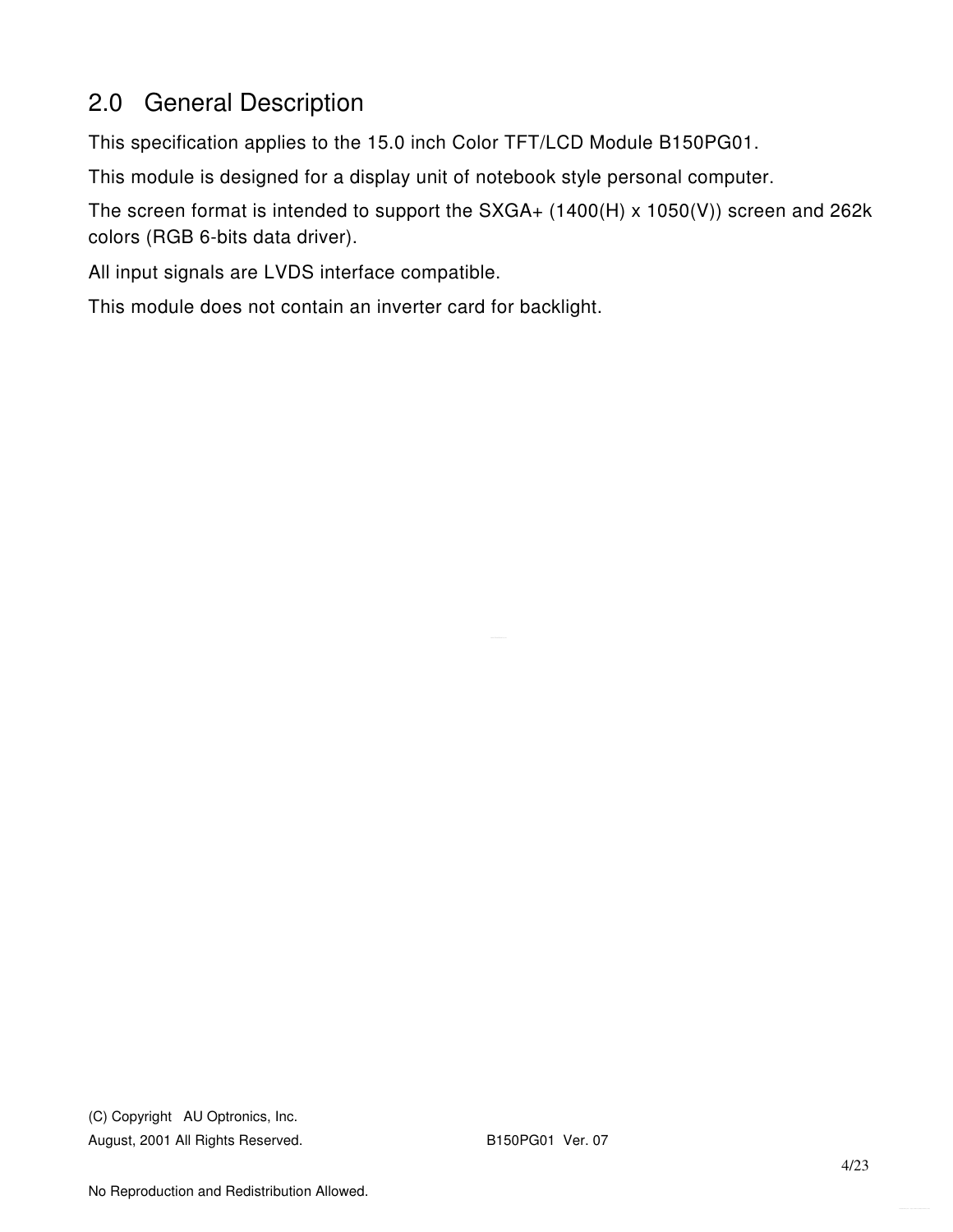## 2.1 Display Characteristics

The following items are characteristics summary on the table under 25  $\degree$ C condition:

| . 9<br><b>ITEMS</b>                                         | Unit                                                                    | <b>SPECIFICATIONS</b>                                      |
|-------------------------------------------------------------|-------------------------------------------------------------------------|------------------------------------------------------------|
| Screen Diagonal                                             | [mm]                                                                    | 381                                                        |
| <b>Active Area</b>                                          | [mm]                                                                    | 304.5 X 228.375                                            |
| Pixels H x V                                                |                                                                         | $1400(x3)$ x 1050                                          |
| <b>Pixel Pitch</b>                                          | [mm]                                                                    | 0.2175X0.2175                                              |
| <b>Pixel Arrangement</b>                                    |                                                                         | R.G.B. Vertical Stripe                                     |
| <b>Display Mode</b>                                         |                                                                         | Normally White                                             |
| Typical<br>White<br>Luminance<br>$(ICFL=6.0mA)$             | $\lceil cd/m^2 \rceil$                                                  | 150 (5 point average/ typ.)<br>120 (5 point average/ min.) |
| <b>Luminance Uniformity</b>                                 |                                                                         | 1.25 max. (5 pts)<br>1.65 max. (13pts)                     |
| <b>Contrast Ratio</b>                                       |                                                                         | 250                                                        |
| <b>Optical Rise Time/Fall Time</b>                          | [msec]                                                                  | 15/35                                                      |
| Nominal Input Voltage VDD                                   | [Volt]                                                                  | $+3.3$ Typ.                                                |
| <b>Typical Power Consumption</b><br>(VDD line + VCFL line)  | [Watt]                                                                  | 5.7W                                                       |
| Weight                                                      | [Grams]                                                                 | 550g typ.                                                  |
| <b>Physical Size</b>                                        | [mm]                                                                    | $317.3 \times 242.0 \times 6.0$ max.                       |
| <b>Electrical Interface</b>                                 |                                                                         | 2 channel LVDS                                             |
| <b>Support Color</b>                                        |                                                                         | Native 262K colors (RGB 6-bit data<br>driver)              |
| <b>Temperature Range</b><br>Operating<br>Storage (Shipping) | $\mathsf{I}^\circ\mathsf{C}$<br>$\mathsf{I}^\circ\mathsf{C} \mathsf{I}$ | 0 to $+50$<br>$-20$ to $+60$                               |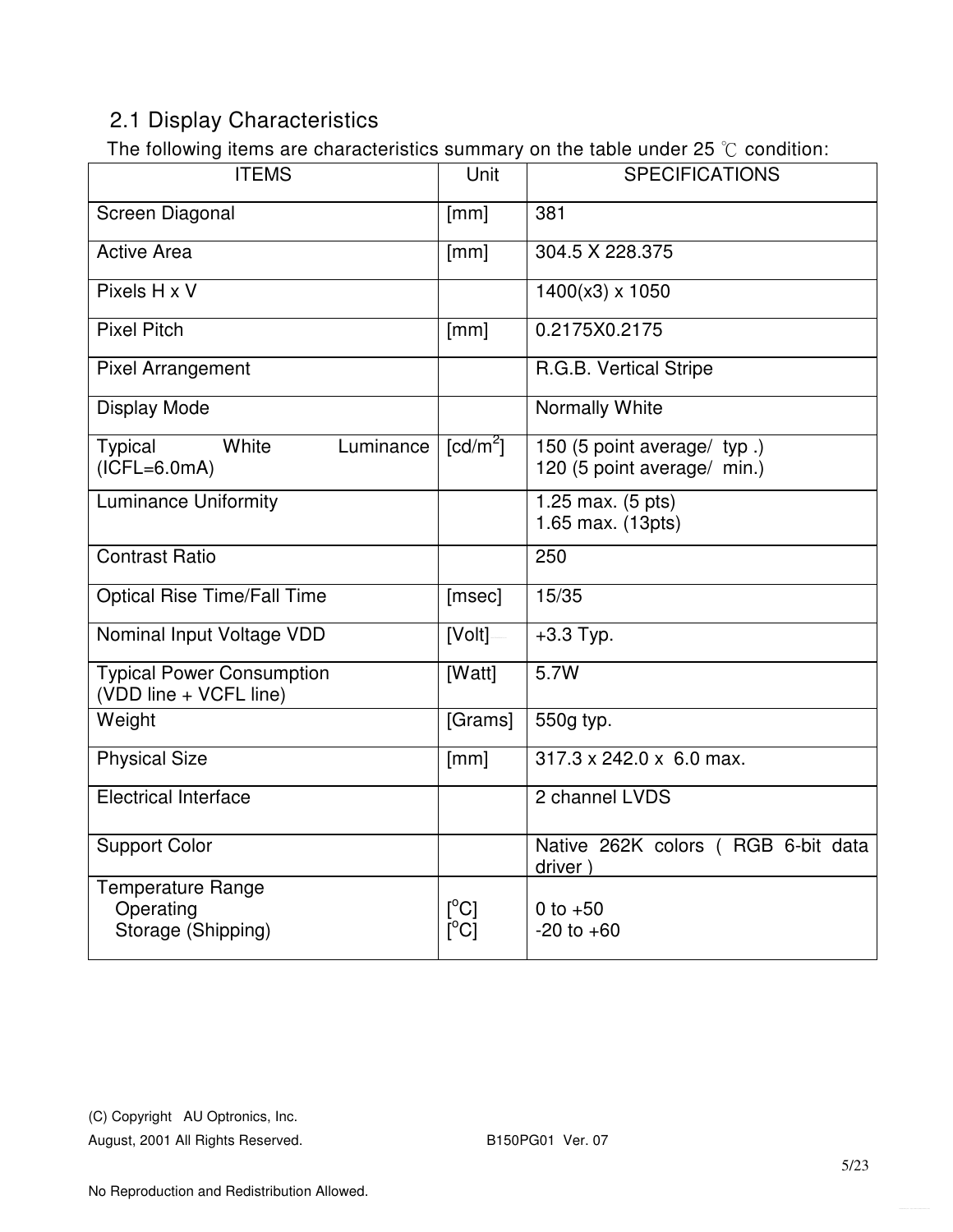### 2.2 Functional Block Diagram

The following diagram shows the functional block of the 15.0 inches Color TFT/LCD Module:

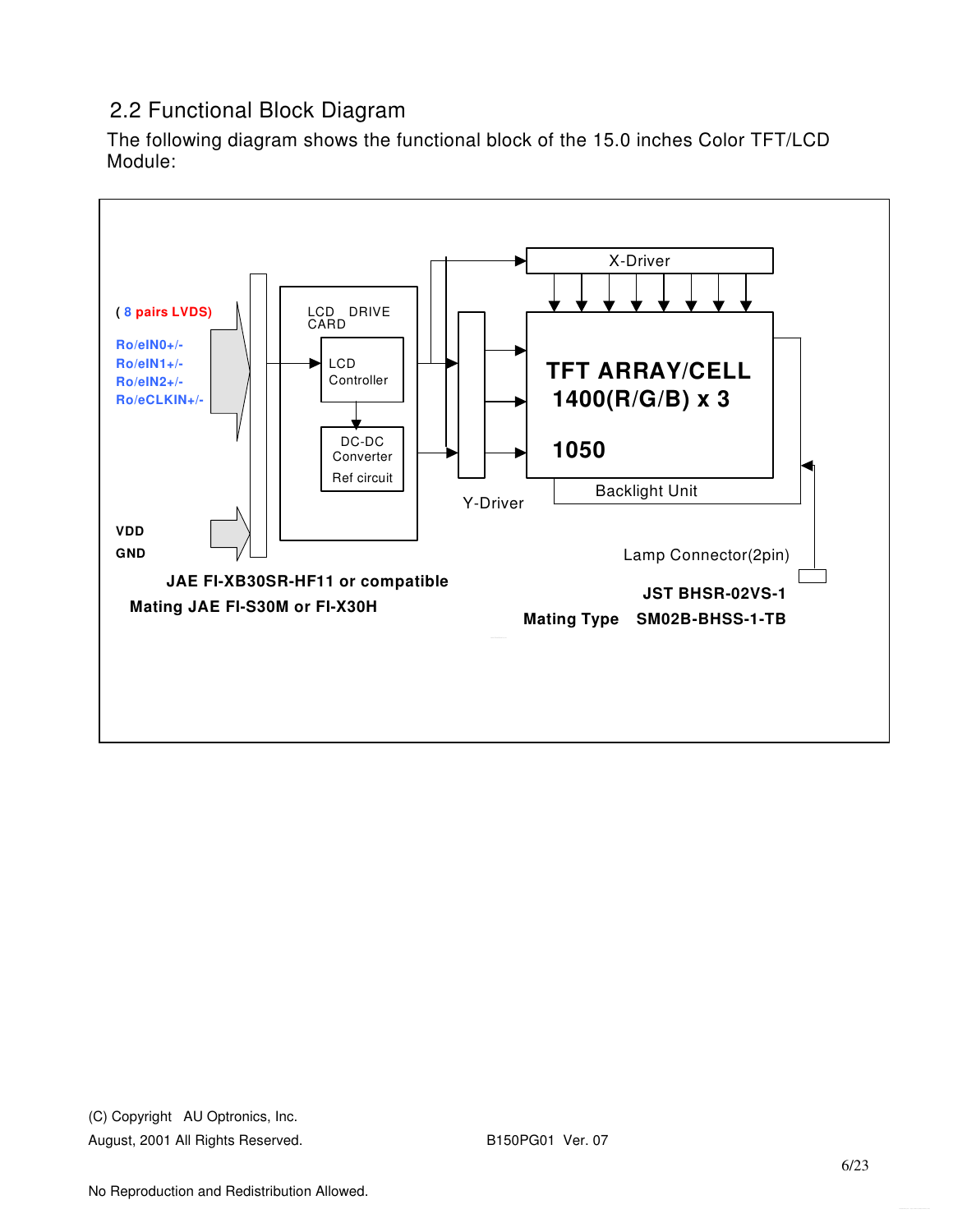# 3.0 Absolute Maximum Ratings

| Item                         | Symbol      | Min            | Max                    | Unit                      | Conditions        |
|------------------------------|-------------|----------------|------------------------|---------------------------|-------------------|
| Logic/LCD Drive Voltage      | <b>VDD</b>  | $-0.3$         | $+4.0$                 | [Volt]                    |                   |
| Input Voltage of Signal      | Vin         | $-0.3$         | $VDD+0.3$              | [Volt]                    |                   |
| <b>CCFL Current</b>          | <b>ICFL</b> | $\blacksquare$ | $\overline{7}$         | [mA]<br>rms               |                   |
| <b>CCFL Ignition Voltage</b> | Vs          |                | 1150                   | Vrms                      |                   |
| <b>Operating Temperature</b> | <b>TOP</b>  | $\overline{0}$ | $+50$                  | $\lceil{^{\circ}C}\rceil$ | Note 1            |
| <b>Operating Humidity</b>    | <b>HOP</b>  | 8              | 95                     | [%RH]                     | Note 1            |
| <b>Storage Temperature</b>   | <b>TST</b>  | $-20$          | $+60$                  | $\overline{C}$            | Note 1            |
| <b>Storage Humidity</b>      | <b>HST</b>  | 5              | 95                     | [%RH]                     | Note 1            |
| Vibration                    |             |                | 1.5 10-500<br>(random) | G Hz                      | 2hr/axis, X, Y, Z |
| <b>Shock</b>                 |             |                | 220, 2                 | G ms                      | Half sine wave    |

Absolute maximum ratings of the module is as following:

Note 1 : Maximum Wet-Bulb should be  $39^{\circ}$  and No condensation.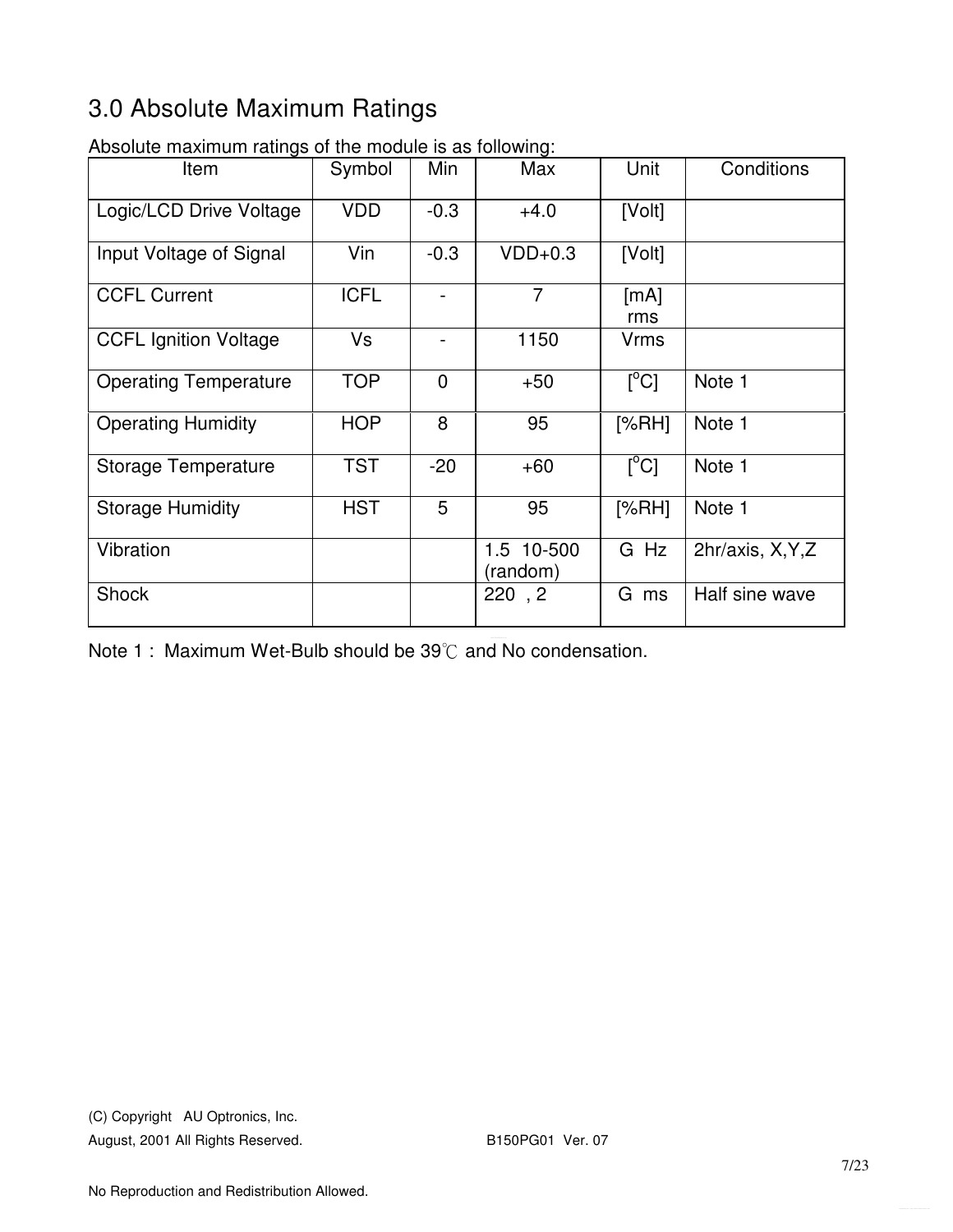# 4.0 Optical Characteristics

The optical characteristics are measured under stable conditions as follows under  $25^{\circ}$ C condition:

| Item                                    |                      |                      | Conditions                   | Min.                      | Typ.                        | Max.                       |
|-----------------------------------------|----------------------|----------------------|------------------------------|---------------------------|-----------------------------|----------------------------|
| <b>Viewing Angle</b>                    | [degree]<br>[degree] | $K = 10$             | Horizontal (Right)<br>(Left) | 40<br>40                  |                             |                            |
| K: Contrast Ratio                       | [degree]<br>[degree] | Vertical<br>$K = 10$ | (Upper)<br>(Lower)           | 10<br>30                  |                             |                            |
| Contrast ratio                          |                      |                      |                              |                           | 250                         |                            |
| Luminance<br>Uniformity                 |                      |                      |                              |                           |                             | 1.25(5pts)<br>1.65 (13pts) |
| Response Time                           | [msec]               | Rising               |                              |                           | 15                          | $45$ (Max.)                |
| (Room Temp.)                            | [msec]               | Falling              |                              |                           | 35                          | 45(Max.)                   |
| Color                                   |                      | Red                  | $\mathsf{x}$                 | 0.538                     | 0.568                       | 0.598                      |
| Chromaticity                            |                      | Red                  | У                            | 0.301                     | 0.331                       | 0.361                      |
| Coordinates (CIE)                       |                      | Green                | $\mathsf{X}$                 | 0.275                     | 0.305                       | 0.335                      |
|                                         |                      | Green                | У                            | 0.518                     | 0.548                       | 0.578                      |
|                                         |                      | <b>Blue</b>          | $\pmb{\mathsf{X}}$           | 0.121                     | 0.151                       | 0.181                      |
|                                         |                      | <b>Blue</b>          | у                            | 0.102                     | 0.132                       | 0.162                      |
|                                         |                      | White                | $\pmb{\times}$               | 0.283                     | 0.313                       | 0.343                      |
|                                         |                      | White                | У                            | 0.299                     | 0.329                       | 0.359                      |
| <b>White Luminance</b><br>(CCFL 6.0 mA) | [cd/m <sup>2</sup> ] |                      |                              | 120 (5 points<br>average) | 150<br>5 points<br>average) |                            |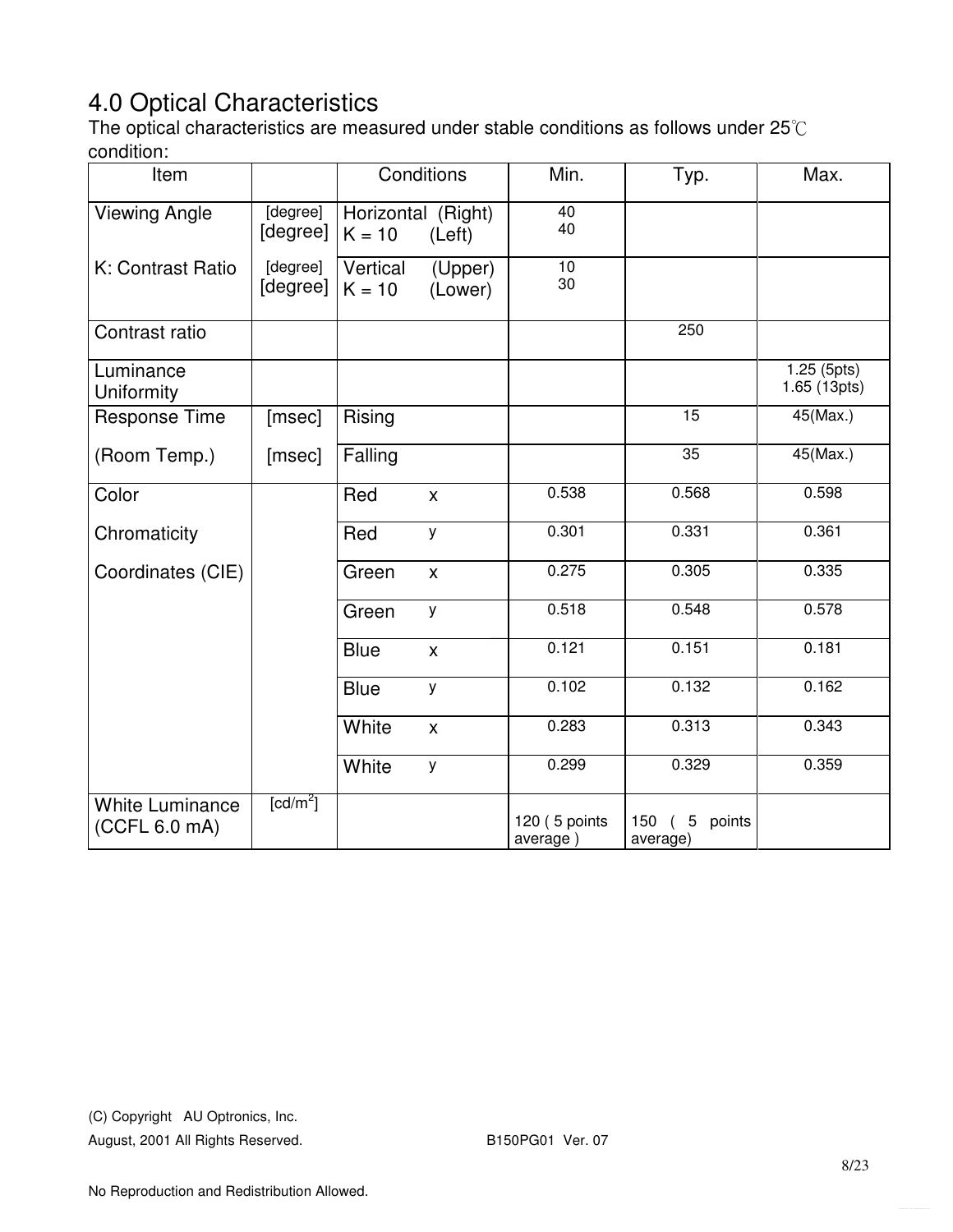Note 1: 5 points position (Display area)



Note 2: 13 points position

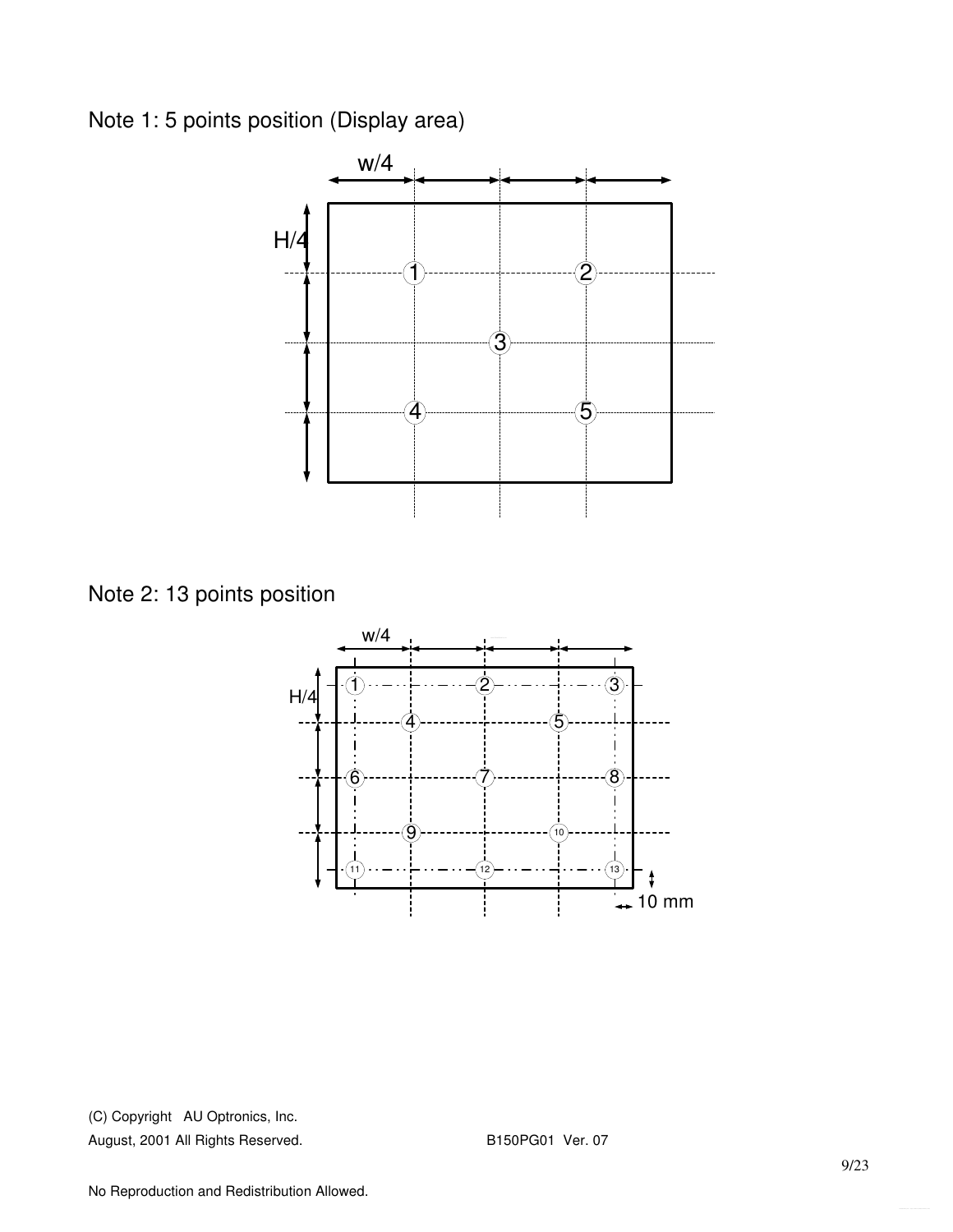# 5.0 Signal Interface

#### 5.1 Connectors

Physical interface is described as for the connector on module.

These connectors are capable of accommodating the following signals and will be following components.

| Connector Name / Designation      | For Signal Connector         |
|-----------------------------------|------------------------------|
| Manufacturer                      | JAE or compatible            |
| Type / Part Number                | FI-XB30SR-HF11 or compatible |
| <b>Mating Housing/Part Number</b> | FI-X30M, FI-X30C or FI-X30H  |
| <b>Mating Contact/Part Number</b> | $FI-C3-A1$                   |

| Connector Name / Designation | For Lamp Connector |
|------------------------------|--------------------|
| Manufacturer                 | JST                |
| Type / Part Number           | <b>BHSR-02VS-1</b> |
| Mating Type / Part Number    | SM02B-BHSS-1-TB    |

#### 5.2 Signal Pin

| ◡<br>Pin# | <b>Signal Name</b> | Pin#           | <b>Signal Name</b> |
|-----------|--------------------|----------------|--------------------|
|           | <b>GND</b>         | $\overline{2}$ | <b>VDD</b>         |
| 3         | <b>VDD</b>         | 4              | <b>VEDID</b>       |
| 5         | AGmode             | 6              | <b>CLKEDID</b>     |
| 7         | <b>DATAEDID</b>    | 8              | RoIN0-             |
| 9         | RoIN0+             | 10             | <b>GND</b>         |
| 11        | RoIN1-             | 12             | $Roll1+$           |
| 13        | <b>GND</b>         | 14             | RoIN2-             |
| 15        | RoIN2+             | 16             | <b>GND</b>         |
| 17        | RoCLKIN-           | 18             | RoCLKIN+           |
| 19        | <b>GND</b>         | 20             | ReIN0-             |
| 21        | $ReINO+$           | 22             | <b>GND</b>         |
| 23        | ReIN1-             | 24             | $ReIN1+$           |
| 25        | <b>GND</b>         | 26             | ReIN2-             |
| 27        | ReIN2+             | 28             | <b>GND</b>         |
| 29        | ReCLKIN-           | 30             | ReCLKIN+           |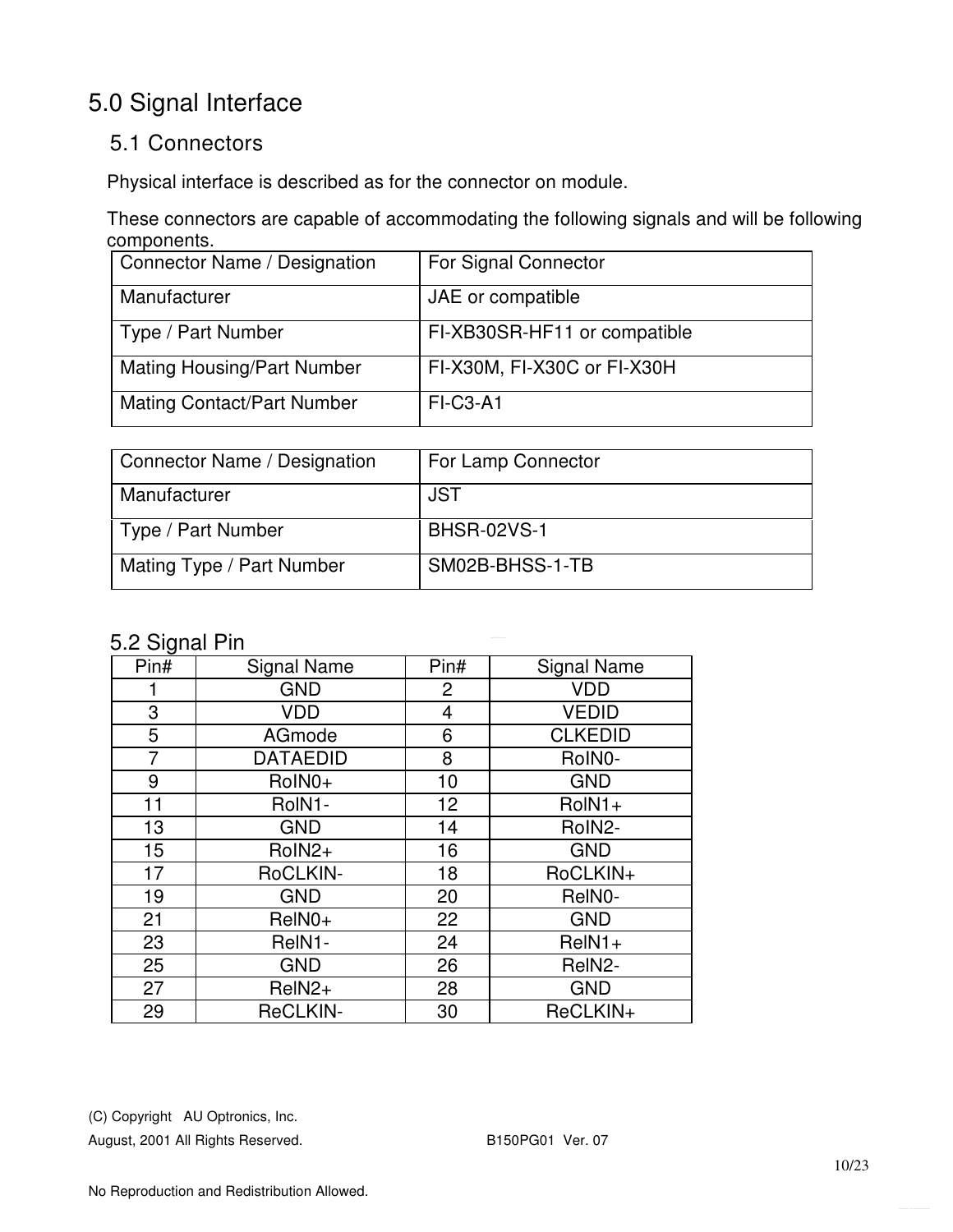#### 5.3 Signal Description

The module using a LVDS receiver. LVDS is a differential signal technology for LCD interface and high speed data transfer device. Transmitter shall be SN75LVDS84 (negative edge sampling) or compatible.

| <b>Signal Name</b>     | Description                                                            |
|------------------------|------------------------------------------------------------------------|
| RoIN0-, RoIN0+         | LVDS differential Odd data input (Red0-Red5, Green0)                   |
| RoIN1-, RoIN1+         | LVDS differential Odd data input (Green1-Green5, Blue0-Blue1)          |
| RoIN2-, RoIN2+         | LVDS differential Odd data input(Blue2-Blue5, Hsync, Vsync,<br>DSPTMG) |
| RoCLKIN-,<br>RoCLKIN0+ | LVDS Odd differential clock input                                      |
| ReINO-, ReINO+         | LVDS differential Even data input (Red0-Red5, Green0)                  |
| $ReIN1-, ReIN1+$       | LVDS differential Even data input (Green1-Green5, Blue0-Blue1)         |
| RelN2-, RelN2+         | LVDS differential Even data input (Only Blue2-Blue5)                   |
| ReCLKIN-,<br>ReCLKIN0+ | LVDS Even differential clock input                                     |
| <b>VDD</b>             | +3.3V Power Supply                                                     |
| <b>GND</b>             | Ground                                                                 |

Note: Input signals shall be low or Hi-Z state when VDD is off. Internal circuit of LVDS inputs are as following.

The module uses a 100ohm resistor between positive and negative data lines of each receiver input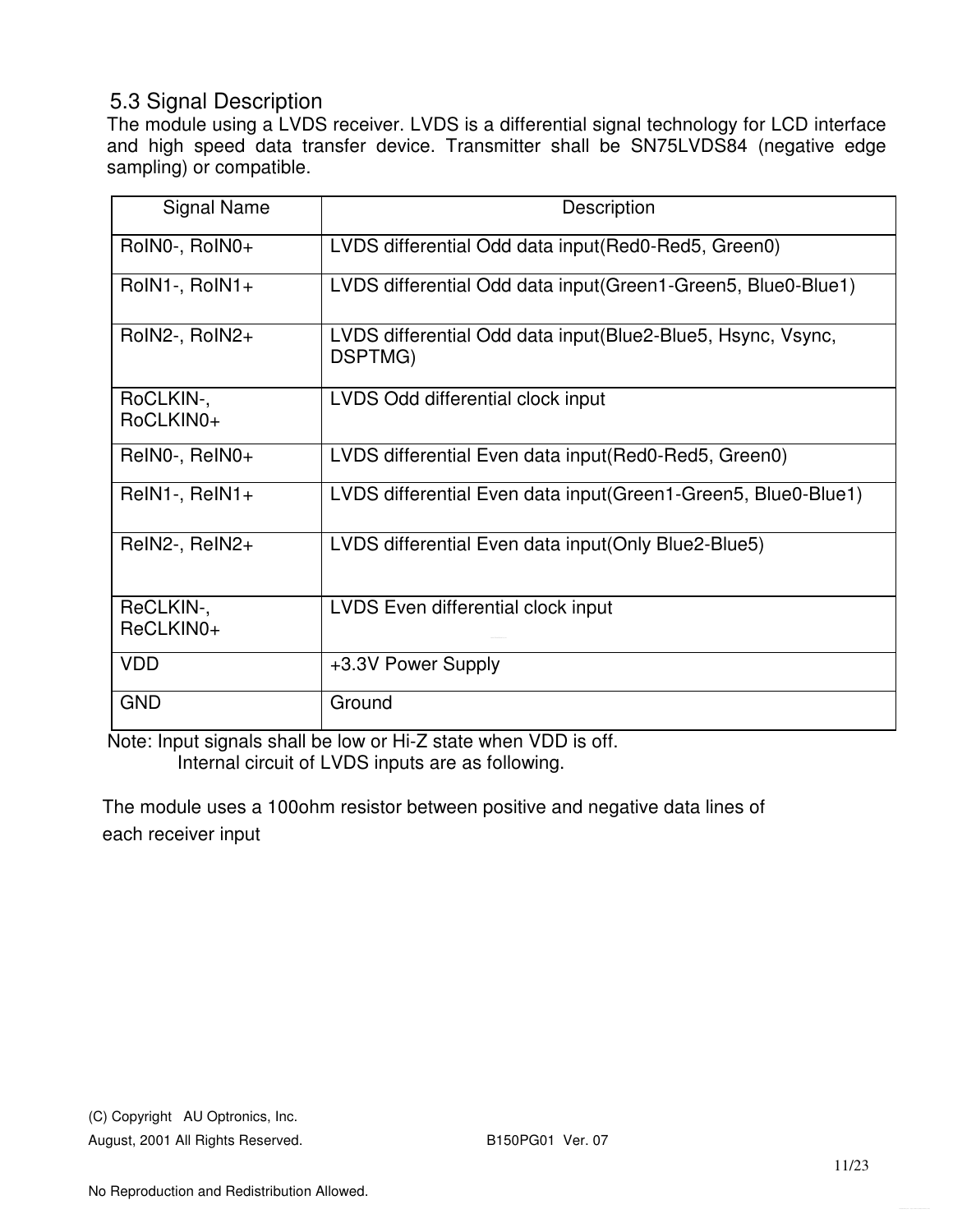| <b>Signal Name</b>                                                                                      | Description                                                                                                                                       |                                                                                                                                                                                              |
|---------------------------------------------------------------------------------------------------------|---------------------------------------------------------------------------------------------------------------------------------------------------|----------------------------------------------------------------------------------------------------------------------------------------------------------------------------------------------|
| RED <sub>5</sub><br>RED4<br>RED <sub>3</sub><br>RED <sub>2</sub><br>RED1<br>RED <sub>0</sub>            | Red Data 5 (MSB)<br>Red Data 4<br>Red Data 3<br>Red Data 2<br>Red Data 1<br>Red Data 0 (LSB)<br>Red-pixel Data                                    | Red-pixel Data<br>Each red pixel's brightness data consists of<br>these 6 bits pixel data.                                                                                                   |
| <b>GREEN 5</b><br><b>GREEN 4</b><br><b>GREEN 3</b><br><b>GREEN 2</b><br><b>GREEN1</b><br><b>GREEN 0</b> | Green Data 5 (MSB)<br>Green Data 4<br>Green Data 3<br>Green Data 2<br>Green Data 1<br>Green Data 0 (LSB)<br>Green-pixel Data                      | Green-pixel Data<br>Each green pixel's brightness data consists of<br>these 6 bits pixel data.                                                                                               |
| <b>BLUE 5</b><br><b>BLUE 4</b><br><b>BLUE 3</b><br><b>BLUE 2</b><br><b>BLUE 1</b><br>BLUE 0             | Blue Data 5 (MSB)<br>Blue Data 4<br><b>Blue Data 3</b><br><b>Blue Data 2</b><br><b>Blue Data 1</b><br>Blue Data 0 (LSB)<br><b>Blue-pixel Data</b> | <b>Blue-pixel Data</b><br>Each blue pixel's brightness data consists of<br>these 6 bits pixel data.                                                                                          |
| <b>DTCLK</b>                                                                                            | Data Clock                                                                                                                                        | The typical frequency is 54.0 MHZ The signal<br>is used to strobe the pixel data and DSPTMG<br>signals. All pixel data shall be valid at the falling<br>edge when the DSPTMG signal is high. |
| <b>DSPTMG</b>                                                                                           | <b>Display Timing</b>                                                                                                                             | This signal is strobed at the falling edge of<br>DTCLK. When the signal is high, the pixel data<br>shall be valid to be displayed.                                                           |
| <b>VSYNC</b>                                                                                            | <b>Vertical Sync</b>                                                                                                                              | The signal is synchronized to DTCLK.                                                                                                                                                         |
| <b>HSYNC</b>                                                                                            | <b>Horizontal Sync</b>                                                                                                                            | The signal is synchronized to DTCLK.                                                                                                                                                         |

Note: Output signals from any system shall be low or Hi-Z state when VDD is off.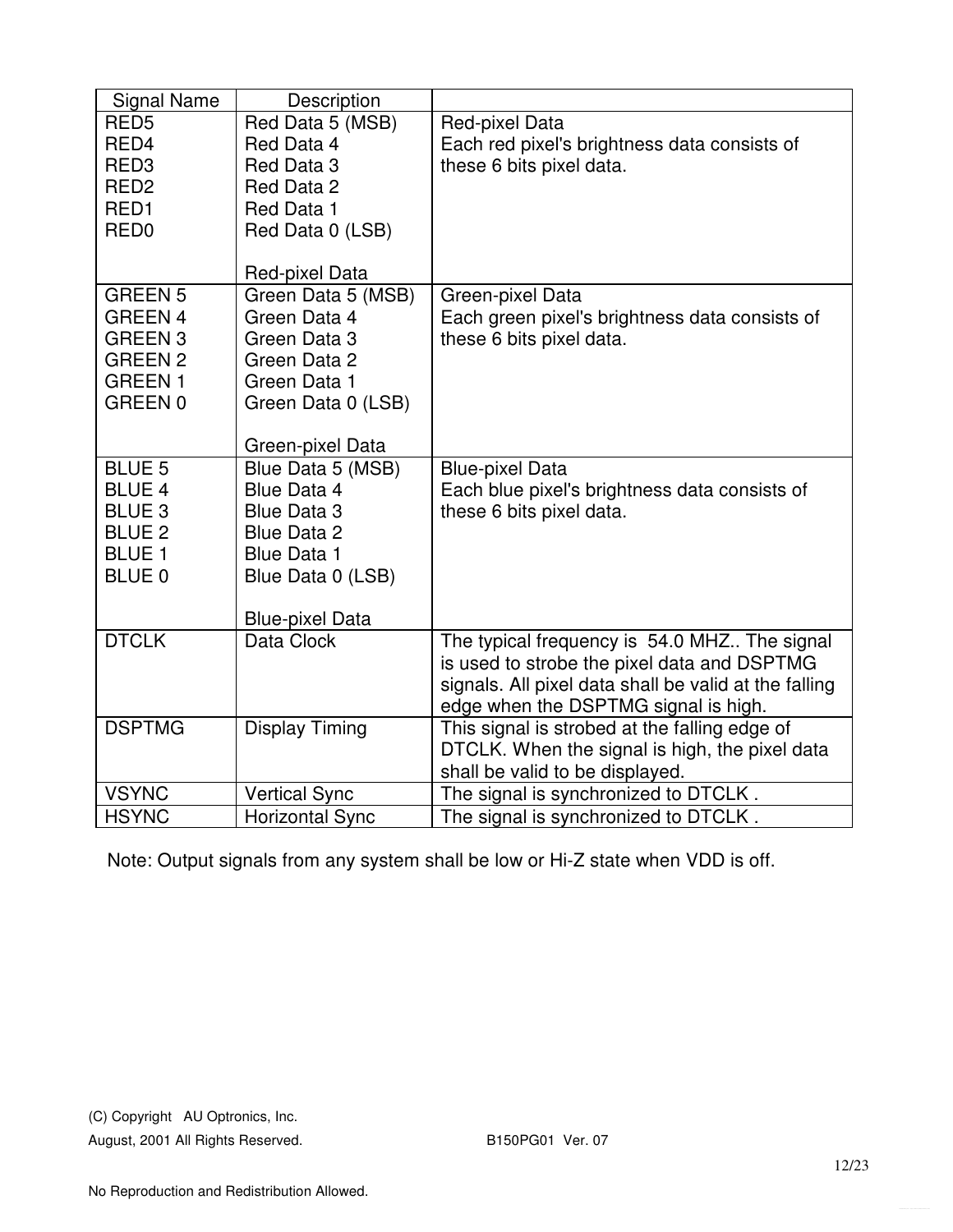### 5.4 Signal Electrical Characteristics

Input signals shall be low or Hi-Z state when VDD is off.

It is recommended to refer the specifications of SN75LVDS86DGG(Texas Instruments) in detail.

Signal electrical characteristics are as follows;

| Parameter | Condition                                      | Min    | Max | Unit |
|-----------|------------------------------------------------|--------|-----|------|
| Vth       | Differential Input High<br>Voltage(Vcm=+1.2V)  |        | 100 | [mV] |
| Vtl       | Differential Input Low<br>$Voltage(Vcm=+1.2V)$ | $-100$ |     | [mV] |

LVDS Macro AC characteristics are as follows:

|                       | Min.              | Max.  |
|-----------------------|-------------------|-------|
| Clock Frequency (T)   | 51MHZ             | 57MHZ |
| Data Setup Time (Tsu) | 500 <sub>ps</sub> |       |
| Data Hold Time (Thd)  | 500ps             |       |



### 5.5 Signal for Lamp connector

| Pin # | Signal Name       |
|-------|-------------------|
|       | Lamp High Voltage |
|       | Lamp Low Voltage  |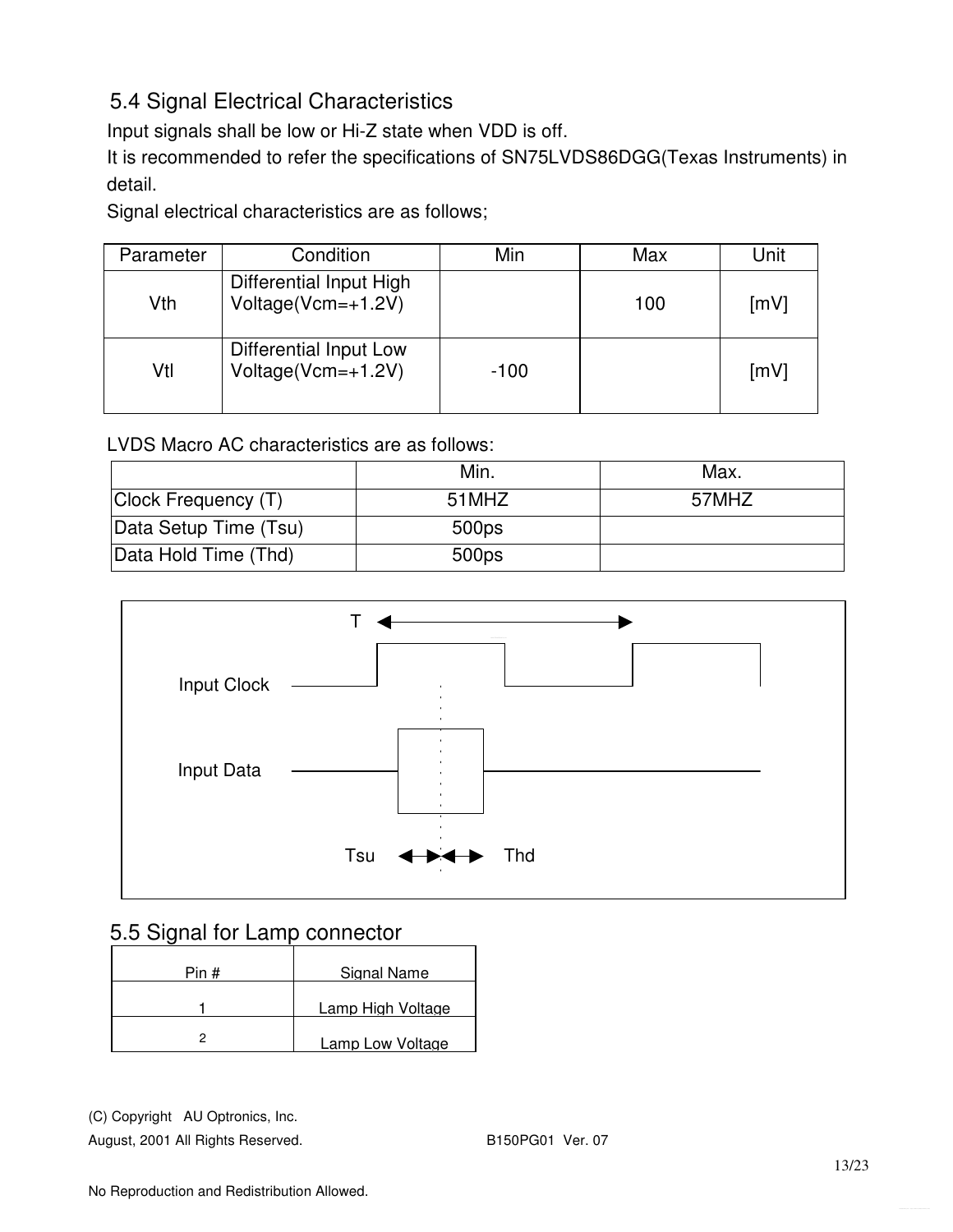# 6.0 Pixel Format Image

|          | 1(Odd) 2(Even)      | 1399 1400                        |                |              |        |                     |   |
|----------|---------------------|----------------------------------|----------------|--------------|--------|---------------------|---|
| 1st Line | R<br>$\vert$ B<br>G | R<br>B<br>G                      |                | $\mathsf{R}$ | B<br>G | R<br>G              | B |
|          | $\blacksquare$      | п                                | $\blacksquare$ |              | п      |                     |   |
|          | $\blacksquare$      |                                  |                |              |        |                     |   |
|          |                     |                                  |                |              |        |                     |   |
|          | $\blacksquare$      | $\blacksquare$                   |                |              | п      |                     |   |
|          |                     |                                  |                |              |        |                     |   |
|          | $\blacksquare$      | $\blacksquare$                   |                |              |        |                     |   |
|          | п                   |                                  |                |              |        |                     |   |
|          |                     |                                  |                |              |        |                     |   |
|          | п                   | $\blacksquare$<br>$\blacksquare$ | $\blacksquare$ |              |        |                     |   |
|          |                     |                                  |                |              |        |                     |   |
| 1050th   | G B <br>R           | R <br>B<br>G                     |                | R            | B<br>G | R<br>$\overline{G}$ | B |

Following figure shows the relationship of the input signals and LCD pixel format.

# 7.0 Parameter guide line for CFL Inverter

| Parameter                                  | Min | $DP-1$ | Max   | <b>Units</b>         | Condition                               |
|--------------------------------------------|-----|--------|-------|----------------------|-----------------------------------------|
| <b>White Luminance</b><br>5 points average |     | 150    |       | [cd/m <sup>2</sup> ] | $(Ta=25^{\circ}C)$                      |
| <b>CCFL current(ICFL)</b>                  | 3.0 | 5.5    | 7.0   | [mA]<br>rms          | $(Ta=25^{\circ}C)$<br>Note 2            |
| <b>CCFL Frequency(FCFL)</b>                | 50  | 60     | 70    | [KHz]                | $(Ta=25^{\circ}C)$<br>Note <sub>3</sub> |
| <b>CCFL Ignition Voltage(Vs)</b>           |     |        | 1,150 | [Volt]<br>rms        | $(Ta=0^{\circ}\text{C})$<br>Note 4      |
| <b>CCFL Voltage (Reference)</b><br>(VCFL)  |     | 700    |       | [Volt]<br>rms        | $(Ta=25^{\circ}C)$<br>Note 5            |
| <b>CCFL Power consumption</b><br>(PCFL)    |     | 3.9    |       | [Watt]               | $(Ta=25^{\circ}C)$<br>Note 5            |

Note 1: DP-1 are AUO recommended Design Points.

\*1 All of characteristics listed are measured under the condition using the AUO Test inverter.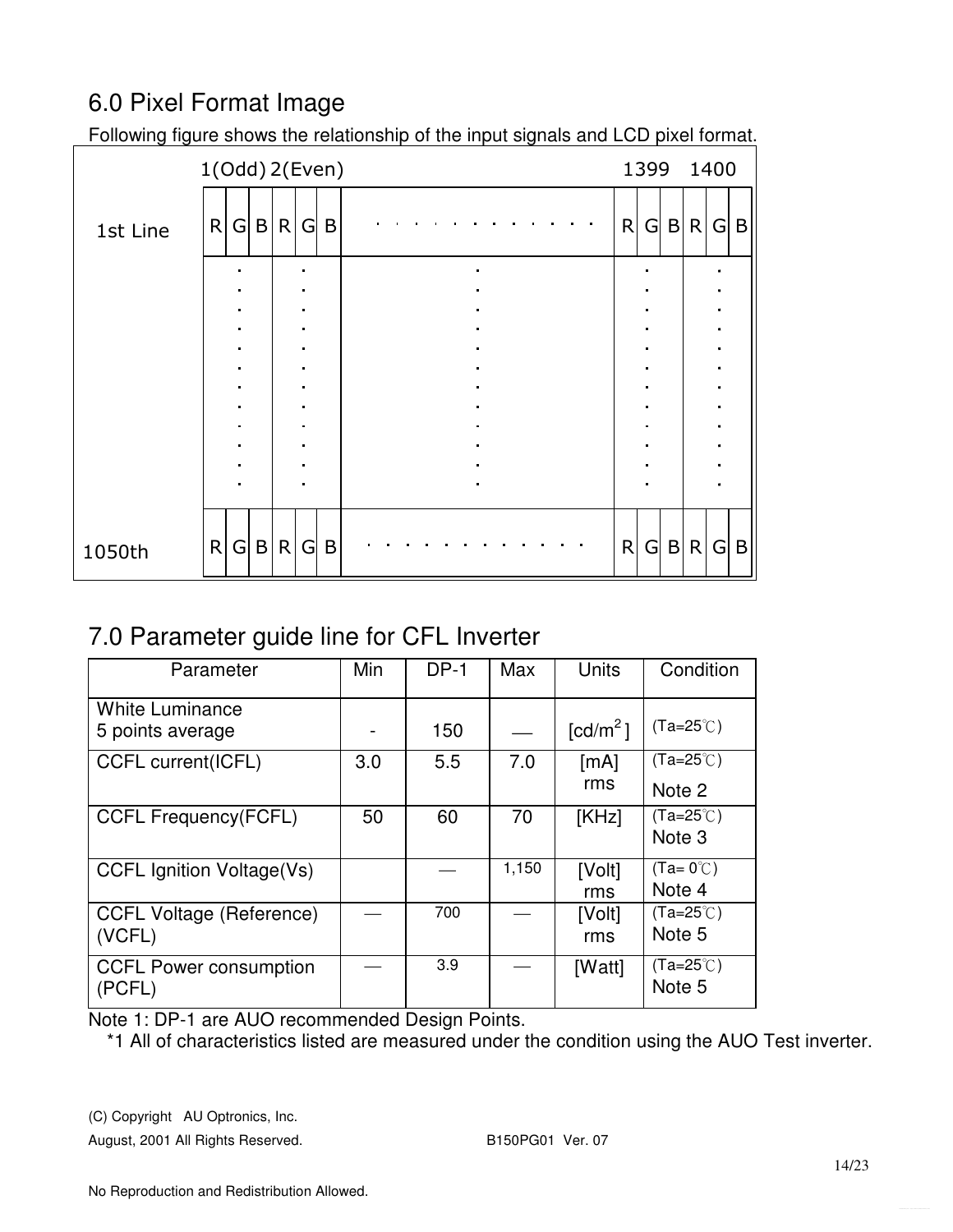\*2 In case of using an inverter other than listed, it is recommended to check the inverter carefully. Sometimes, interfering noise stripes appear on the screen, and substandard luminance or flicker at low power may happen.

\*3 In designing an inverter, it is suggested to check safety circuit ver carefully. Impedance of CFL, for instance, becomes more than 1 [M ohm] when CFL is damaged.

\*4 Generally, CFL has some amount of delay time after applying kick-off voltage. It is recommended to keep on applying kick-off voltage for 1 [Sec] until discharge.

\*5 CFL discharge frequency must be carefully chosen so as not to produce interfering noise stripes on the screen.

\*6 Reducing CFL current increases CFL discharge voltage and generally increases CFL discharge frequency. So all the parameters of an inverter should be carefully designed so as not to produce too much leakage current from high-voltage output of the inverter.

Note 2: It should be emplyed the inverter which has "Duty Dimming", if ICFL is less than 4mA.

- Note 3: CFL discharge frequency should be carefully determined to avoid interference between inverter and TFT LCD.
- Note 4: CFL inverter should be able to give out a power that has a generating capacity of over 1,400 voltage. Lamp units need 1,400 voltage minimum for ignition.
- Note 5: Calculator value for reference (ICFL×VCFL=PCFL)

### 8.0 Interface Timings

Basically, interface timings should match the manufacturing guide line timing.

| Symbol     | Description            | Min            | Typ   | Max  | Unit   |
|------------|------------------------|----------------|-------|------|--------|
| fdck       | <b>DTCLK Frequency</b> | 51             | 54.00 | 57   | [MHz]  |
| tck        | DTCLK cycle time       |                | 18.5  |      | [nsec] |
| tx         | X total time           | 780            | 844   | 1024 | [tck]  |
| tacx       | X active time          | 700            | 700   | 700  | [tck]  |
| tbkx       | X blank time           | 80             | 144   | 324  | [tck]  |
| Hsync      | H frequency            |                | 63.98 |      | [KHz]  |
| <b>Hsw</b> | H-Sync width           | 4              | 56    |      | [tck]  |
| Hbp        | H back porch           | 4              | 64    |      | [tck]  |
| Hfp        | H front porch          | $\overline{4}$ | 24    |      | [tck]  |
| ty         | Y total time           | 1060           | 1066  | 2048 | [tx]   |
| tacy       | Y active time          | 1050           | 1050  | 1050 | [tx]   |
| Vsync      | Frame rate             | (55)           | 60    | 61   | [Hz]   |
| Vw         | V-sync Width           | 1              | 3     |      | [tx]   |
| Vfp        | V-sync front porch     | 1              | 1     | 34   | [tx]   |
| Vbp        | V-sync back porch      | 7              | 12    | 63   | [tx]   |

#### 8.1 Timing Characteristics

August, 2001 All Rights Reserved. August 2001 Ver. 07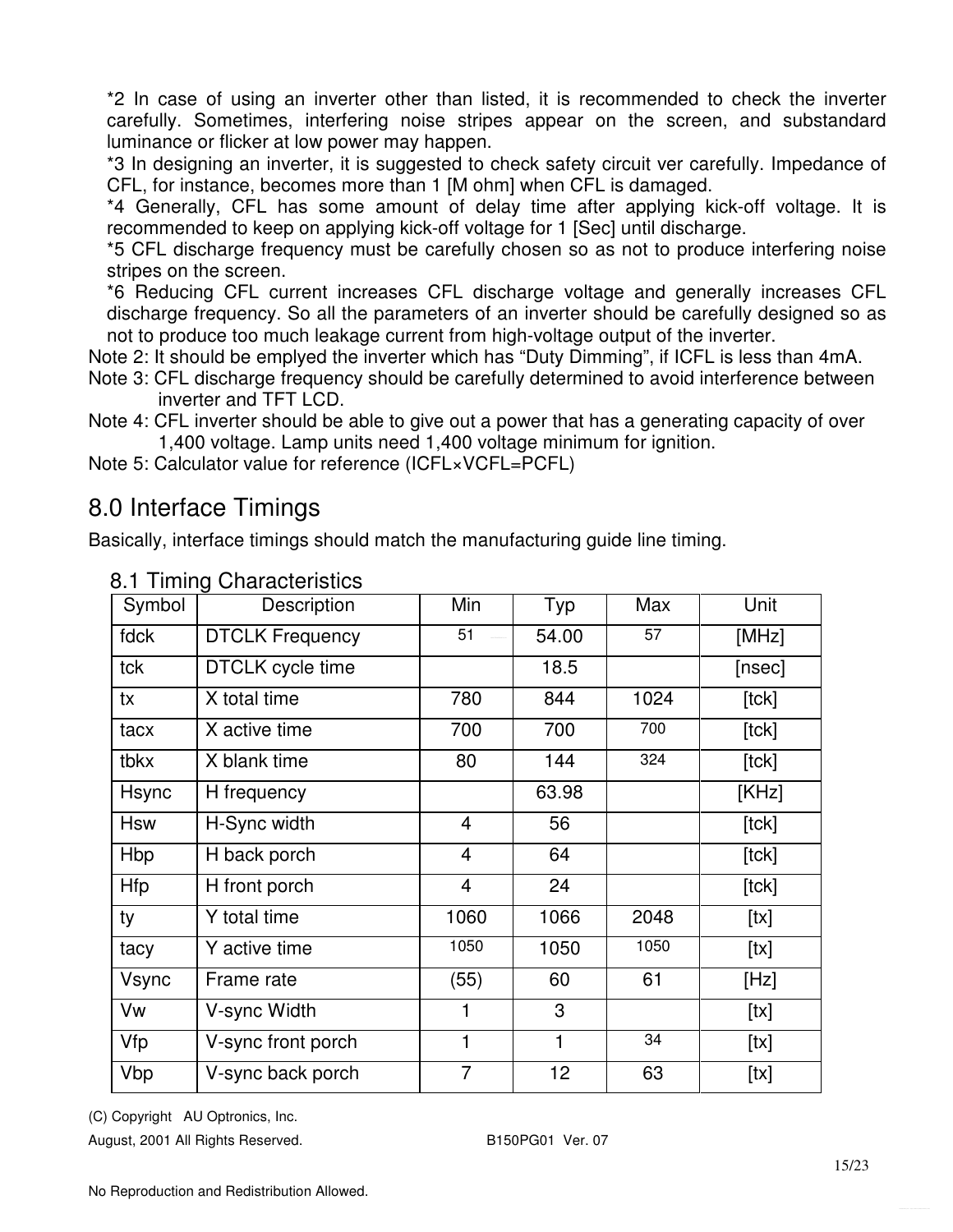Note: Hsw(H-sync width) + Hbp(H-sync back porch) should be less than 515 tck.



### 8.2 Timing Definition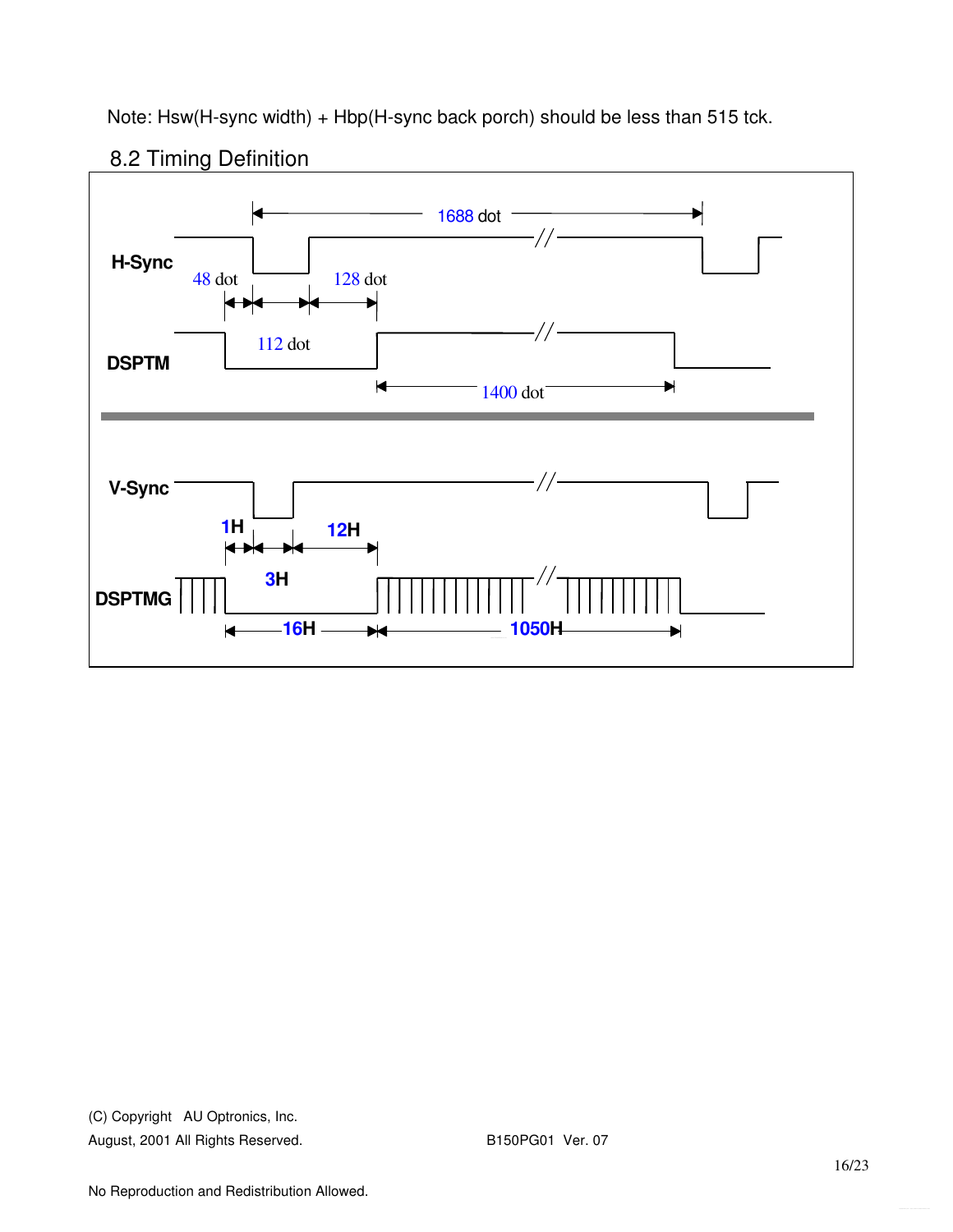# 9.0 Power Consumption

| Symble         | nipat ponoi opoomoanono aro ao ionono,<br>Parameter | Min | Typ | Max  | <b>Units</b> | Condition             |
|----------------|-----------------------------------------------------|-----|-----|------|--------------|-----------------------|
| <b>VDD</b>     | Logic/LCD Drive<br>Voltage                          | 3.0 | 3.3 | 3.6  | [Volt]       | Load Capacitance 20uF |
| <b>PDD</b>     | <b>VDD Power</b>                                    |     | 1.8 |      | [Watt]       | All Black Pattern     |
| PDD Max        | <b>VDD Power max</b>                                |     |     | 2.47 | [Watt]       | Max Pattern Note      |
| <b>IDD</b>     | <b>IDD Current</b>                                  |     | 530 |      | mA           | All Black Pattern     |
| <b>IDD Max</b> | <b>IDD Current max</b>                              |     |     | 750  | mA           | Max Pattern Note      |
| <b>VDDrp</b>   | Allowable                                           |     |     | 100  | [mV]         |                       |
|                | Logic/LCD Drive                                     |     |     |      | p-p          |                       |
|                | <b>Ripple Voltage</b>                               |     |     |      |              |                       |
| <b>VDDns</b>   | Allowable                                           |     |     | 100  | [mV]         |                       |
|                | Logic/LCD Drive                                     |     |     |      | $p-p$        |                       |
|                | <b>Ripple Noise</b>                                 |     |     |      |              |                       |

Input power specifications are as follows;

Note : VDD=3.3V

## 10. Power ON/OFF Sequence

VDD power and lamp on/off sequence is as follows. Interface signals are also shown in the chart. Signals from any system shall be Hi-Z state or low level when VDD is off.

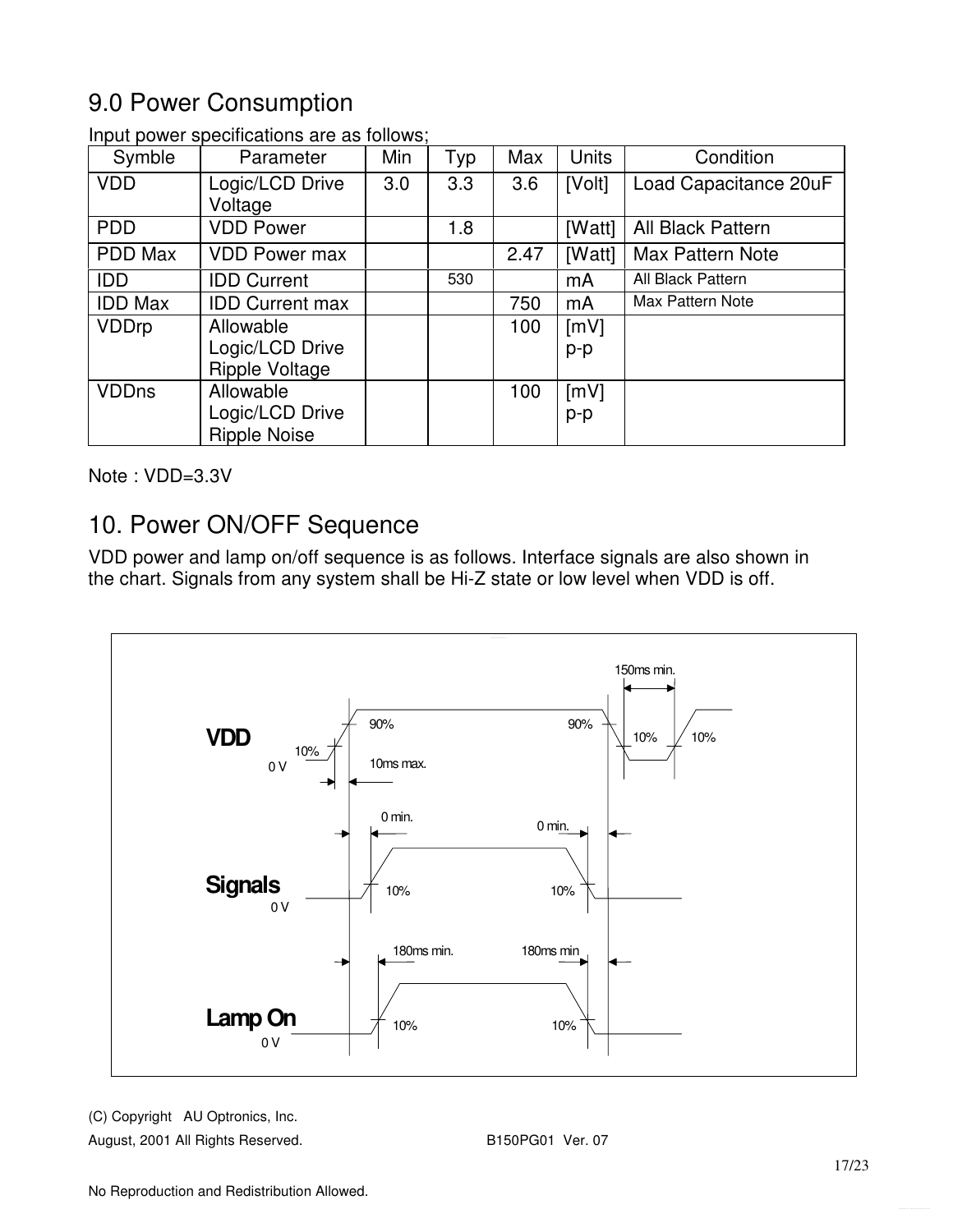## 11. Mechanical Characteristics

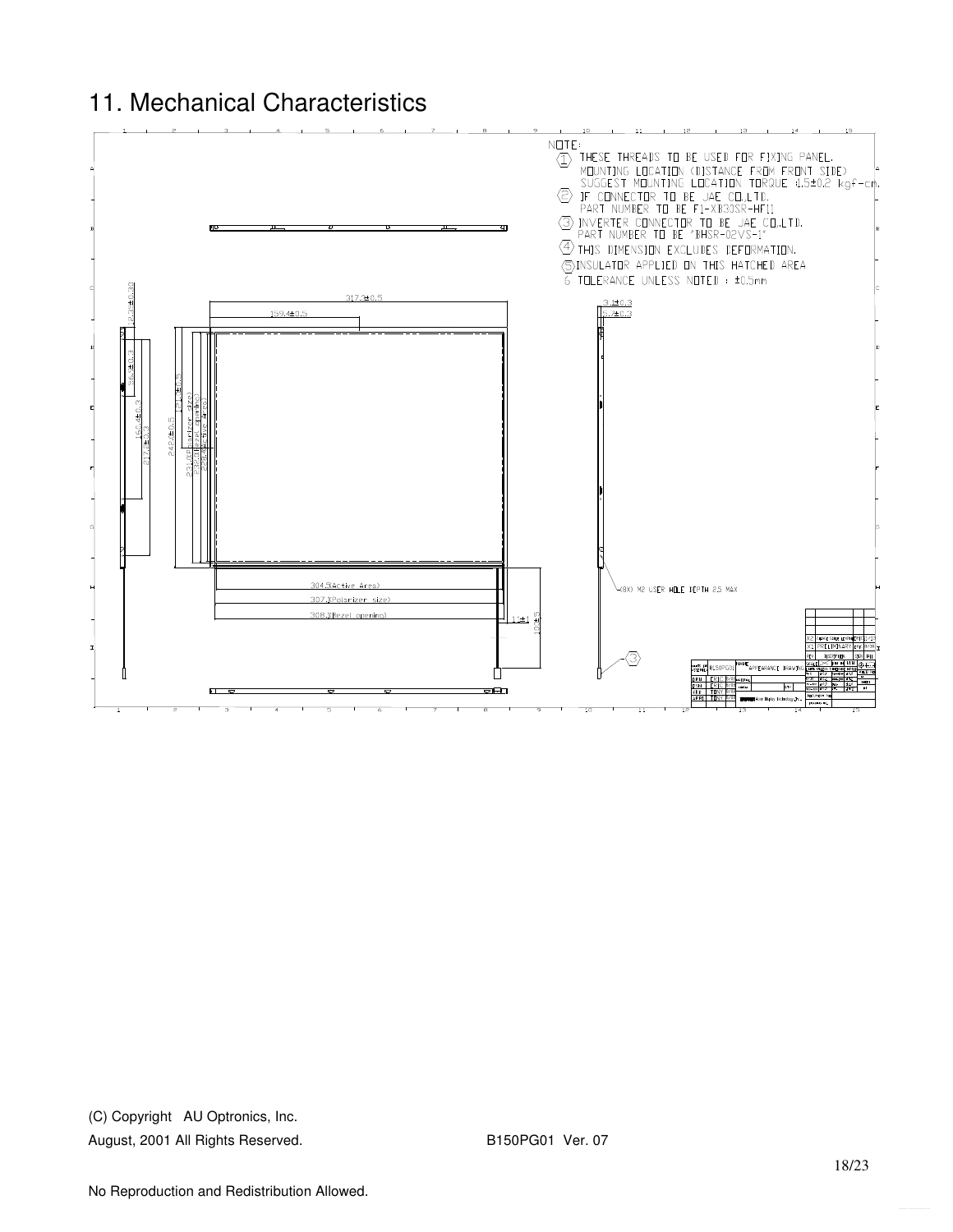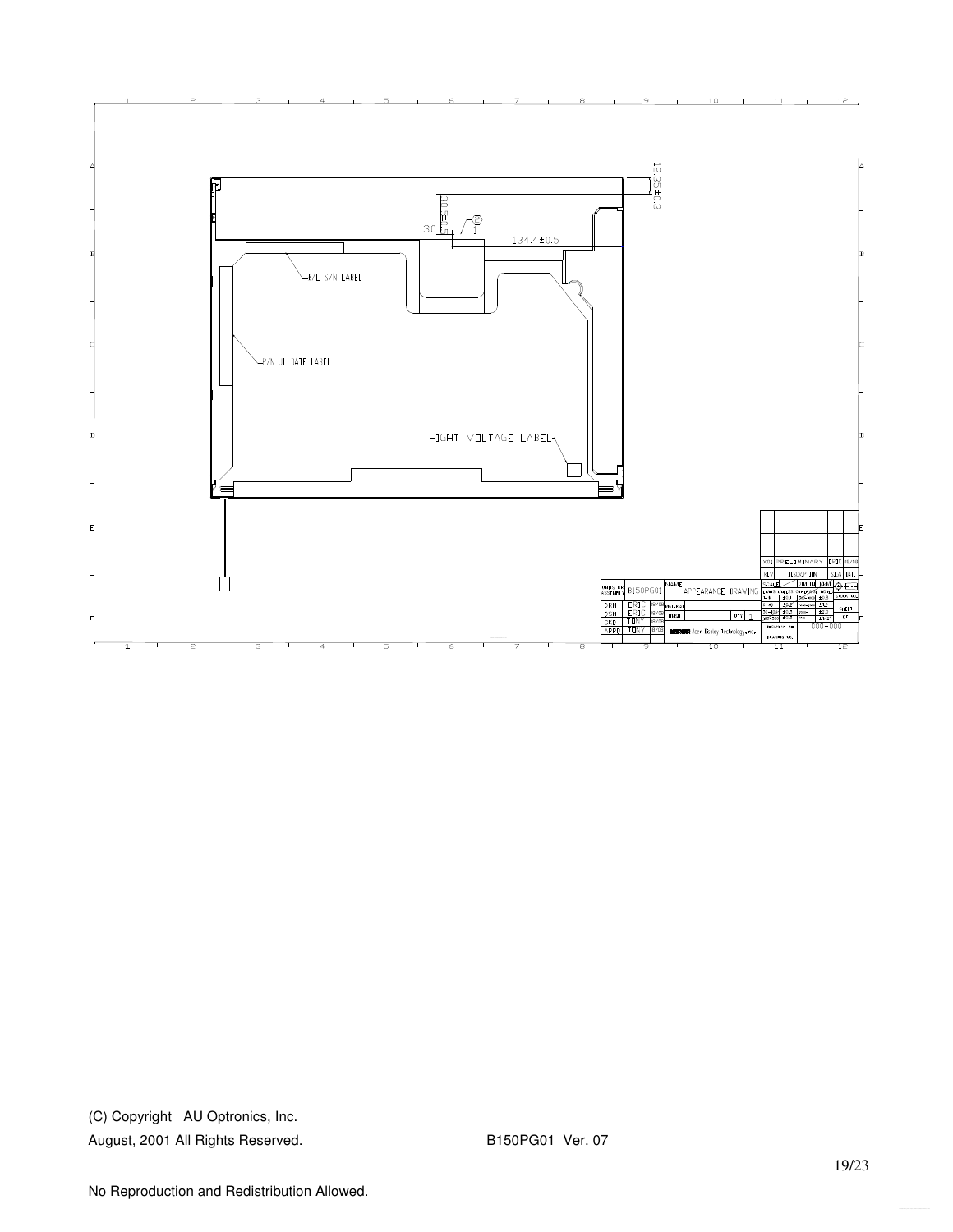# 12. EDID Information

|                      | ISP Enhanced Extended Display Identification Data (EDID) | <b>AU 15.0" SXGA</b><br>B150PG01 |                                                                          |                |
|----------------------|----------------------------------------------------------|----------------------------------|--------------------------------------------------------------------------|----------------|
|                      | Byte#                                                    | Byte#                            | Requirements                                                             | Byte#          |
| Ver 8                | (dec)                                                    | (hex)                            | <b>Field Name and Comments</b>                                           | (hex)          |
|                      | $\mathbf 0$                                              | $00\,$                           | Header                                                                   | 00             |
|                      | 1                                                        | 01                               |                                                                          | FF             |
|                      | $\overline{2}$                                           | 02                               |                                                                          | FF             |
| Header               | 3                                                        | 03                               |                                                                          | FF             |
|                      | 4                                                        | 04                               |                                                                          | FF             |
|                      | 5                                                        | 05                               |                                                                          | FF             |
|                      | 6                                                        | 06                               |                                                                          | FF             |
|                      | $\overline{7}$                                           | 07                               |                                                                          | 00             |
|                      | 8                                                        | 08                               | EISA manufacturer code =<br>(1st byte)                                   | 06             |
|                      | 9                                                        | 09                               | (2nd byte)                                                               | AF             |
|                      | 10                                                       | 0A                               | Product code $LSB =$                                                     | 03             |
|                      | 11                                                       | 0В                               | Product code MSB =                                                       | 0F             |
| Vender/              | 12                                                       | 0C                               | ID (32-bit) serial number (preferred, but optional, zero<br>if not used) | 01             |
| <b>Product ID</b>    | 13                                                       | 0D                               |                                                                          | 01             |
|                      | 14                                                       | 0E                               |                                                                          | 01             |
|                      | 15                                                       | 0F                               |                                                                          | 01             |
|                      | 16                                                       | 10                               | Week of manufacture = (preferred, but optional, zero if<br>not used)     | 00             |
|                      | 17                                                       | 11                               | Year of manufacture = (preferred, but optional, zero if<br>not used)     | 0C             |
| <b>EDID Version/</b> | 18                                                       | 12                               | EDID Structure version $# =$                                             | 01             |
| <b>Revision</b>      | 19                                                       | 13                               | EDID Revision $# =$                                                      | 02             |
|                      | 20                                                       | 14                               | Video input definition = Digital I/P, non TMDS CRGB<br>typ 80h           | 80             |
| <b>Display</b>       | 21                                                       | 15                               | Max H image size (xx)<br>(rounded to cm)                                 | 1E             |
| <b>Parameter</b>     | 22                                                       | 16                               | Max V image size (xx)<br>(rounded to cm)                                 | 17             |
|                      | 23                                                       | 17                               | $(=(gamma*100)-100)$<br>Display gamma = $x.x$                            | 78             |
|                      | 24                                                       | 18                               | Feature (no DPMS, Active off, RGB, timing BLK1)                          | 0A             |
|                      | 25                                                       | 19                               | Red/Green low Bits                                                       | 76             |
|                      | 26                                                       | 1A                               | <b>Blue/White Low Bits</b>                                               | C <sub>5</sub> |
|                      | 27                                                       | 1B                               | Red X<br>$Rx = 0.xxx$                                                    | 91             |
| Color                | 28                                                       | 1C                               | <b>Red Y</b><br>$\text{Ry} = 0.$ xxx                                     | 54             |
| Characteristic       | 29                                                       | 1D                               | Green X<br>$Gx = 0.xxx$                                                  | 4E             |
|                      | 30                                                       | 1E                               | Green Y<br>$Gy = 0.xxx$                                                  | 8 <sub>C</sub> |
|                      | 31                                                       | 1F                               | <b>Blue X</b><br>$Bx = 0.xxx$                                            | 26             |
|                      | 32                                                       | 20                               | <b>Blue Y</b><br>$By = 0.xxx$                                            | 22             |
|                      | 33                                                       | 21                               | White X<br>$Wx = 0.xxx$                                                  | 50             |

```
August, 2001 All Rights Reserved. B150PG01 Ver. 07
```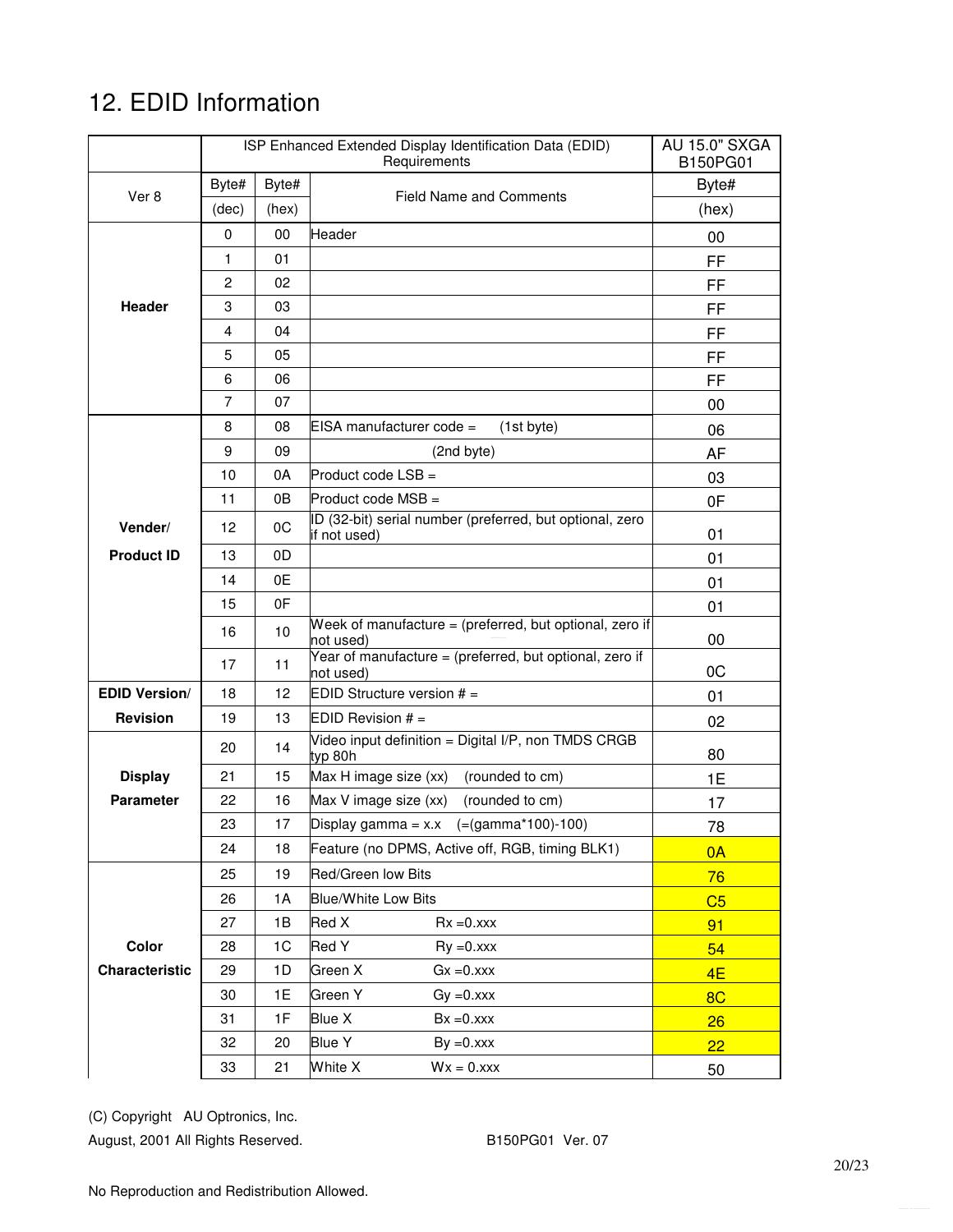|                    | 34 | 22  | White Y<br>$Wy = 0.xxx$                                                                | 54             |
|--------------------|----|-----|----------------------------------------------------------------------------------------|----------------|
| <b>Established</b> | 35 | 23  | Established Timing I (00h if not used)                                                 | 00             |
| <b>Timings</b>     | 36 | 24  | Established Timing II (00h if not used)                                                | 00             |
|                    | 37 | 25  | Manufacturer's Timings (00h if not used)                                               | 00             |
|                    | 38 | 26  | Standard Timing Identification 1 (01h if not used)                                     | 01             |
|                    | 39 | 27  | Standard Timing Identification 1 (01h if not used)                                     | 01             |
|                    | 40 | 28  | Standard Timing Identification 2 (01h if not used)                                     | 01             |
|                    | 41 | 29  | Standard Timing Identification 2 (01h if not used)                                     | 01             |
|                    | 42 | 2A  | Standard Timing Identification 3 (01h if not used)                                     | 01             |
|                    | 43 | 2B  | Standard Timing Identification 3 (01h if not used)                                     | 01             |
| <b>Standard</b>    | 44 | 2C  | Standard Timing Identification 4 (01h if not used)                                     | 01             |
| <b>Timing ID</b>   | 45 | 2D. | Standard Timing Identification 4 (01h if not used)                                     | 01             |
|                    | 46 | 2E  | Standard Timing Identification 5 (01h if not used)                                     | 01             |
|                    | 47 | 2F  | Standard Timing Identification 5 (01h if not used)                                     | 01             |
|                    | 48 | 30  | Standard Timing Identification 6 (01h if not used)                                     | 01             |
|                    | 49 | 31  | Standard Timing Identification 6 (01h if not used)                                     | 01             |
|                    | 50 | 32  | Standard Timing Identification 7 (01h if not used)                                     | 01             |
|                    | 51 | 33  | Standard Timing Identification 7 (01h if not used)                                     | 01             |
|                    | 52 | 34  | Standard Timing Identification 8 (01h if not used)                                     | 01             |
|                    | 53 | 35  | Standard Timing Identification 8 (01h if not used)                                     | 01             |
|                    | 54 | 36  | Pixel Clock/10,000<br>(LSB)                                                            | 30             |
|                    | 55 | 37  | Pixel Clock/10,000<br>(MSB)                                                            | 2A             |
|                    | 56 | 38  | Horizontal Active = xxxx pixels (lower 8 bits)                                         | 78             |
|                    | 57 | 39  | Horizontal Blanking (Thbp)= xxxx pixels (lower 8 bits)                                 | F <sub>0</sub> |
|                    | 58 | ЗA  | Horizontal Active: Horizontal Blanking (Thbp) (upper<br>4:4bits)                       | 50             |
|                    | 59 | 3В  | Vertical Avtive = xxx lines                                                            | 1A             |
|                    | 60 | ЗC  | Vertical Blanking (Tvbp) = xxxx (DE Blanking min for<br>DE-only panels) lines          | 0F             |
| <b>Detailed</b>    | 61 | 3D  | Vertical Active: Vertical Blanking (Tvbp)<br>(upper<br>4:4bits)                        | 40             |
| <b>Timing</b>      | 62 | 3Е  | Horizontal Sync. Offset = xxxx pixels                                                  | 30             |
| <b>Description</b> | 63 | 3F  | Horizontal Sync Pulse Width = xxxx pixels                                              | 70             |
| #1                 | 64 | 40  | Vertical Sync Offset (Tvfp) = xx lines, Sync Width = xx<br>lines                       | 13             |
|                    | 65 | 41  | Horizontal Vertical Sync Offset/Width upper 2bits                                      | 00             |
|                    | 66 | 42  | Horizontal Image Size = $xxx$ mm (lower 8 bits)                                        | 31             |
|                    | 67 | 43  | Vertical Image Size = $xxx$ mm (lower 8 bits)                                          | E4             |
|                    | 68 | 44  | Horizontal & Vertical Image Size (upper 4:4bits)                                       | 10             |
|                    | 69 | 45  | Horizontal Border (Zero for internal LCD)                                              | 00             |
|                    | 70 | 46  | Vertical Border (Zero for internal LCD)                                                | 00             |
|                    | 71 | 47  | Non-interlaced, Normal display, no stereo, Digital<br>separate sync, H/V pol negatives | 18             |
|                    | 72 | 48  | Flag                                                                                   | 00             |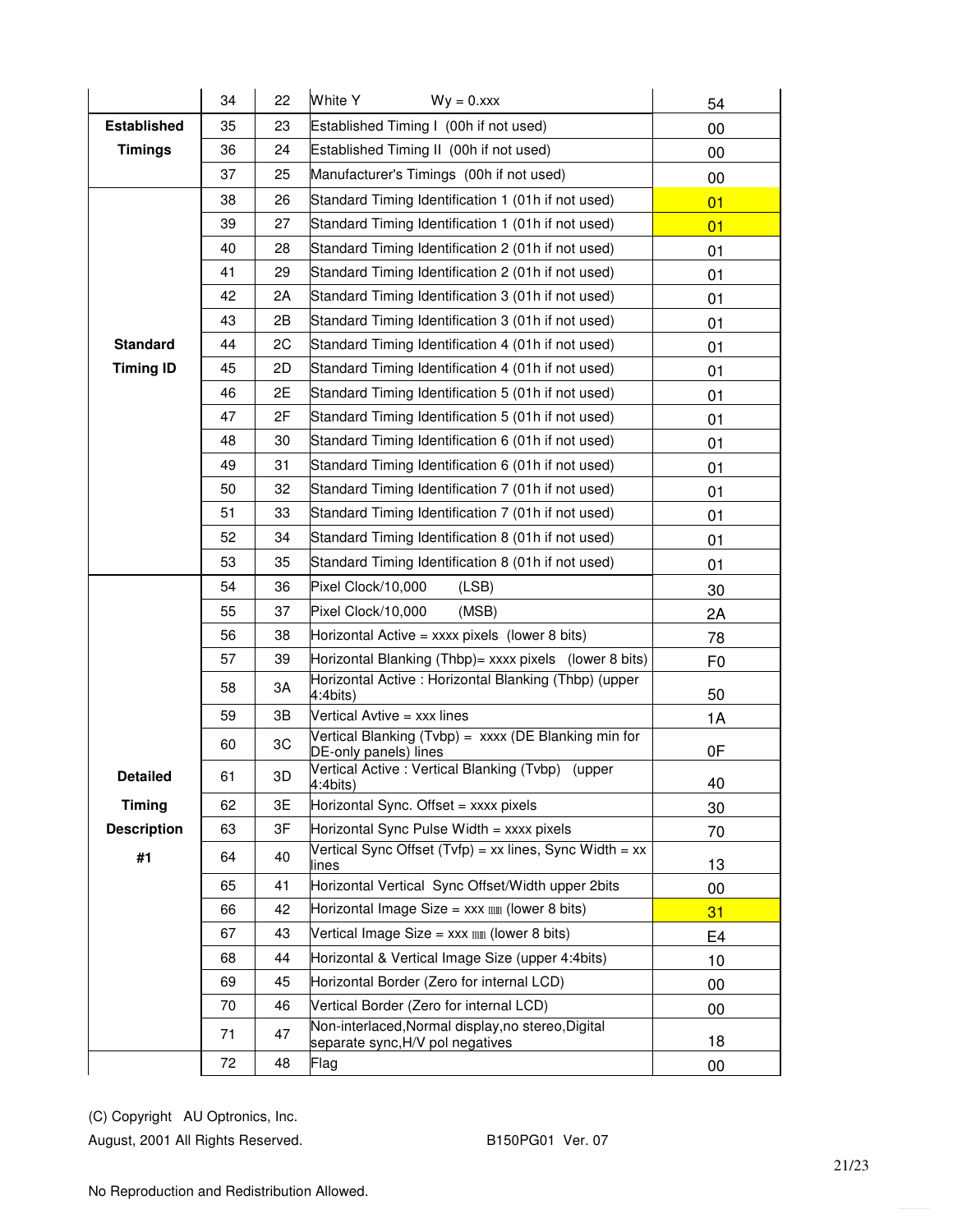|                    | 73  | 49 | Flag                                                                                 | 00             |
|--------------------|-----|----|--------------------------------------------------------------------------------------|----------------|
|                    | 74  | 4A | Flag                                                                                 | 00             |
|                    | 75  | 4B | Data Type Tag: Descriptor Defined by Manufacturer                                    | 0F             |
|                    | 76  | 4C | Flag                                                                                 | 00             |
|                    | 77  | 4D | value = HSPWmin/2 (pixel clks)                                                       | 02             |
| <b>Detailed</b>    | 78  | 4E | value = HSPWmax/2 (pixel clks)                                                       | 3F             |
| <b>Timing</b>      | 79  | 4F | value = Thbpmin/2 (pixel/clks) (for DE-only timing also,<br>with Thfp=0)             | 02             |
| <b>Description</b> | 80  | 50 | value = Thbpmax/2 (pixel/clks) (for DE-only timing<br>also, with Thfp=0)             | 7F             |
| #2                 | 81  | 51 | value = VSPWmin/2 (pixel clks)                                                       | 01             |
|                    | 82  | 52 | value = VSPWmax/2 (pixel clks)                                                       | 1 <sub>C</sub> |
|                    | 83  | 53 | value = Tvbpmin/2 (pixel clks)                                                       | 04             |
|                    | 84  | 54 | value = Tvbpmax/2 (pixel clks)                                                       | 3B             |
|                    | 85  | 55 | Thpmin = value*2 + HApixelClks (pixel clks) Note 2.                                  | 28             |
|                    | 86  | 56 | Thpmax = value*2 + HApixelClks (pixel clks) Note 2.                                  | A2             |
|                    | 87  | 57 | Typmin = value <sup>*</sup> 2 + Valines (line pulse)                                 | 05             |
|                    | 88  | 58 | Typmax = value <sup>*</sup> 2 + Valines (line pulse)                                 | <b>FF</b>      |
|                    | 89  | 59 | Module revision                                                                      | 02             |
|                    | 90  | 5Α | Flag                                                                                 | 00             |
|                    | 91  | 5Β | Flag                                                                                 | 00             |
|                    | 92  | 5C | Flag                                                                                 | 00             |
|                    | 93  | 5D | Data Type Tag: (Monitor) ASCII string                                                | <b>FE</b>      |
|                    | 94  | 5E | Flag                                                                                 | 00             |
|                    | 95  | 5F |                                                                                      | 41             |
|                    | 96  | 60 |                                                                                      | 55             |
| <b>Detailed</b>    | 97  | 61 |                                                                                      | 4F             |
| <b>Timing</b>      | 98  | 62 |                                                                                      | 00             |
| <b>Description</b> | 99  | 63 |                                                                                      | 00             |
| #3                 | 100 | 64 |                                                                                      | 00             |
|                    | 101 | 65 |                                                                                      | 00             |
|                    | 102 | 66 |                                                                                      | 00             |
|                    | 103 | 67 |                                                                                      | 00             |
|                    | 104 | 68 |                                                                                      | 00             |
|                    | 105 | 69 |                                                                                      | 0A             |
|                    | 106 | 6A |                                                                                      | 20             |
|                    | 107 | 6B | (if<13 char, then terminate with ASCII code 0Ah, and<br>set remaining $char = 20h$ ) | 20             |
|                    | 108 | 6C | Flag                                                                                 | 00             |
|                    | 109 | 6D | Flag                                                                                 | 00             |
|                    | 110 | 6E | Flag                                                                                 | 00             |
|                    | 111 | 6F | Data Type Tag: (Monitor) ASCII String                                                | <b>FE</b>      |
|                    | 112 | 70 | Flag                                                                                 | 00             |

(C) Copyright AU Optronics, Inc.

August, 2001 All Rights Reserved. B150PG01 Ver. 07